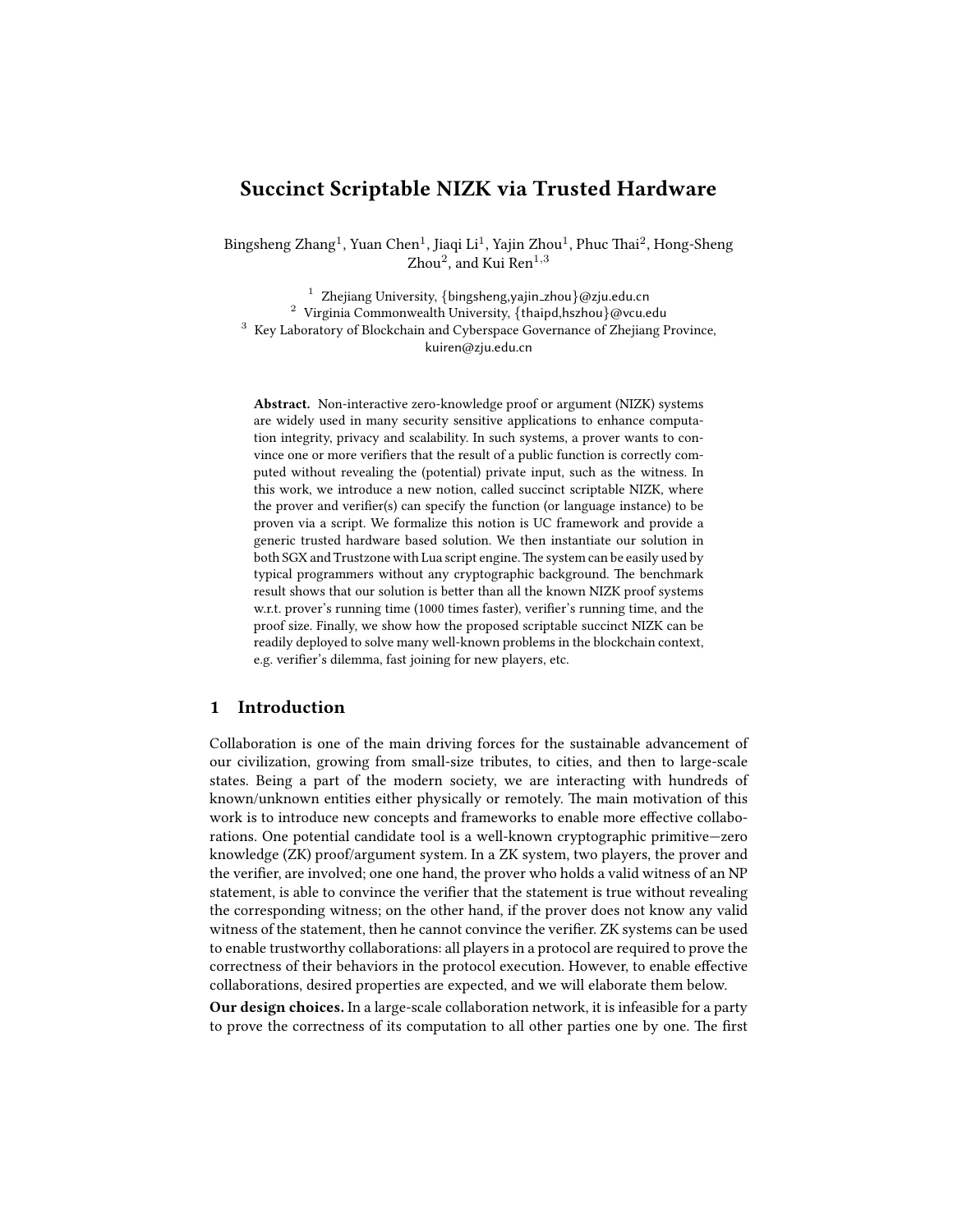property we need from ZK systems, is (1) non-interactiveness in the sense that the prover only needs to prove the correctness of the computation once, and the prover then can send the same proof to all other parties i.e., the verifiers. From now on, we use NIZK to denote non-interactive ZK systems. The second desirable property we need is (2) succinctness, given the fact that the bottleneck for large-scale collaboration is the capacity of the underlying peer-to-peer network communication. Furthermore, as already mentioned, we note that in a typical application scenario a single prover will prove the same statement to many verifiers. In this *unbalanced* setting, a desirable NIZK proof system should have the property of  $(3)$  lightning fast verifier.

Up to now, those properties have already been achieved by a number of existing NIZK proof systems, such as zk-SNARK [16, 34], zk-STARK [3], etc. However, these NIZK systems have not been widely used in practice yet. A significant barrier is the that the computation of prover is very heavy. The state-of-the-art NIZK systems need hours to prove large statement even on a powerful PC (32 cores and 512 GB RAM [3]), let alone portable devices such as smartphones, tablets, and IoT devices. We aim to develop a NIZK system with the property of (4) truly lightweight prover.

To enable wide adoption of NIZK in the real world, the design must be  $(5)$  deployment friendly. The underlying cryptographic machinery should be transparent to the developers, and the protocol can be operated without cryptographic background. Unfortunately, all existing NIZK proof systems for universal language require recompilation of both prover and verifier's executable binary files for every new language instance.

Our approach. We propose a new primitive, called succinct scriptable NIZK, with the goal of achieving all desirable properties above. This new primitive allows the developers to specify the language instance or computation to be verified via a script without any re-compilation. Similar to NIZK proof systems for universal language, a scriptable NIZK system can support multiple language instances, depending on the script language design and the script engine execution environment. Different from existing succinct NIZK systems for universal language, our scriptable NIZK is very easy to use; for a new language instance, the players can easily define the scripts and no further compilation is required.

Defining scriptable NIZK. We assume both the prover and the verifiers have agreed on the *function/script*, denoted as C, the *public input*, denoted as  $Input_{pub}$ , and the *(public)* output, denoted as Output; in addition, the prover keeps a private input, denoted as Input<sub>priv</sub>, such that  $C(\text{Input}_{pub}, \text{Input}_{priv}) = \text{Output}$ . The prover is able to prove to the verifiers that he knows a private input  $\text{Input}_{\text{priv}}$  that would make the script execution  $C($ Input<sub>pub</sub>, Input<sub>priv</sub>) to generate output Output.

We note that not all scripts can be supported; each scriptable NIZK system is parameterized by a predicate Q, and Q(C, Input<sub>pub</sub>, Input<sub>priv</sub>, Output) = 1 for any valid script  $C$ . The predicate Q is defined by the script language design and the script engine execution environment.

An NP language  $\mathcal L$  is defined by its polynomial-time decidable relation  $\mathcal R$ ; namely,  $\mathcal{L} := \{x : \exists w \text{ s.t. } (x, w) \in \mathcal{R}\}\.$  In practice, for each relation R, we assume there exists a corresponding script  $\mathcal{C}_{\mathcal{R}}$  such that  $\mathcal{C}_{\mathcal{R}}(x, w) = 1$  iff  $(x, w) \in \mathcal{R}$ ; otherwise,  $C_{\mathcal{R}}(x, w) = 0$ . To use the scriptable NIZK system for an NP language, the prover and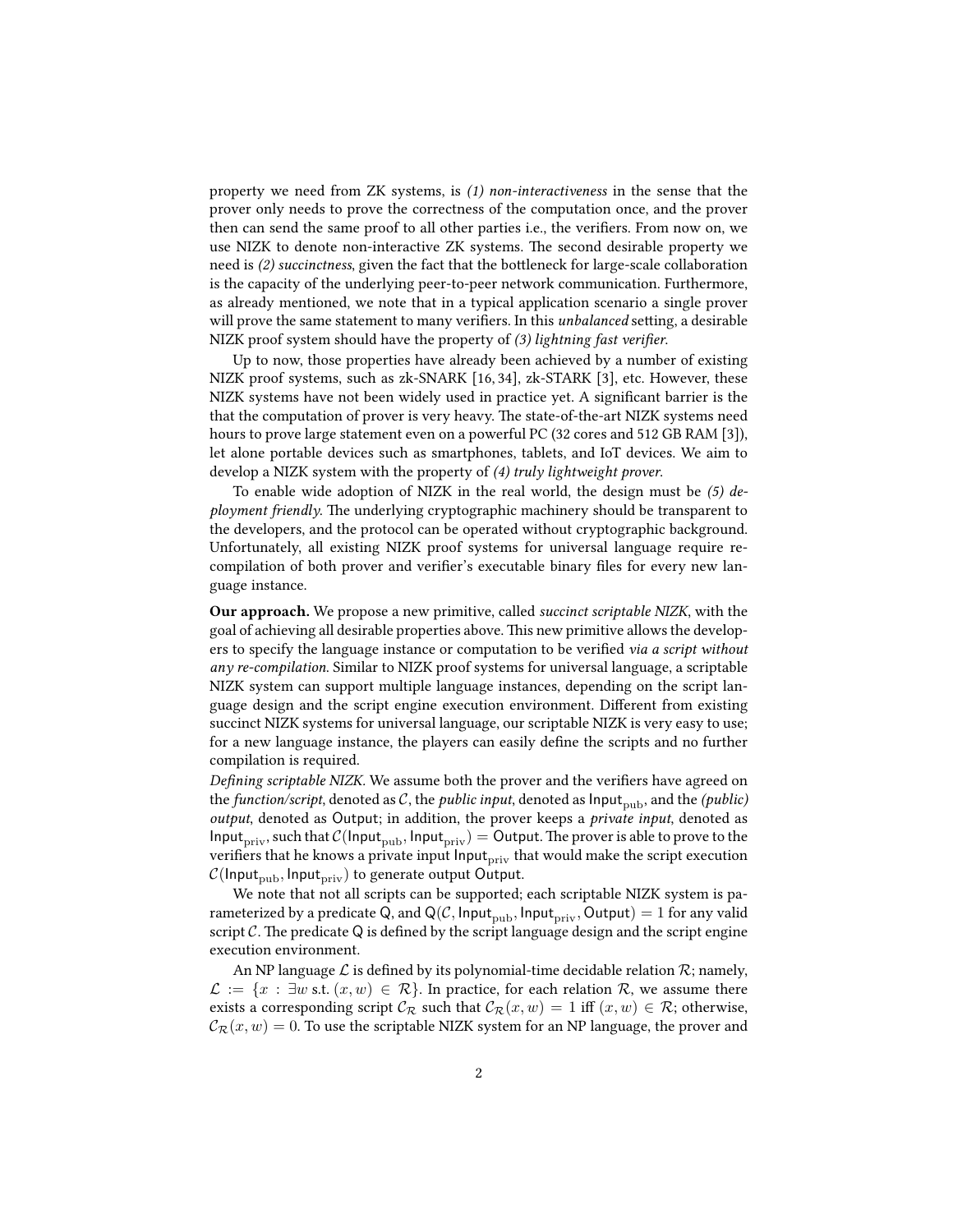the verifiers set Input<sub>pub</sub> := x, Input<sub>priv</sub> := w, Output := 1, and the script as  $\mathcal{C}_{\mathcal{R}}$ . The notion is formally modeled in the UC framework.

Constructing succinct scriptable NIZK. We then present a generic succinct scriptable NIZK construction in the trusted hardware model. Trusted hardware can enable an isolated and trusted computation environment where security sensitive data can be stored and processed with confidentiality and integrity guarantees. Most existing trusted hardware based applications, e.g., [15] emphasize on the confidentiality aspect, while the security of our construction mainly relies on the computational integrity guaranteed by trusted hardware. The main idea is as follows. Recall that in a NIZK proof, the prover and the verifier have common input  $(\mathcal{C}_{\mathcal{R}}, \mathsf{Input}_{\text{pub}} := x)$ . The potentially malicious prover wants to convince the verifiers that he knows a witness Input<sub>priv</sub> := w such that  $C_{\mathcal{R}}(\text{Input}_{\text{pub}}, \text{Input}_{\text{priv}}) = 1$ . Since the trusted hardware can guarantee computation integrity even when the host is malicious, we can let  $\mathcal{O}^{\mathsf{Q}}_{\mathsf{HW}}$ to execute the relationship decision algorithm  $b \leftarrow C_{\mathcal{R}}(x, w)$  and sign the output b. To bind the decision algorithm and statement, we let  $\mathcal{O}_{HW}^Q$  sign  $(\mathcal{C}_{\mathcal{R}}, x, b)$  without revealing the witness  $w$ . Therefore, by checking the signature, the verifier is convinced that the prover must know a witness w such that  $\mathcal{C}_{\mathcal{R}}(x, w) = 1$  if  $(\mathcal{C}_{\mathcal{R}}, x, 1)$  is signed by  $\mathcal{O}_{HW}^Q$ . Similarly, for general computation, the private input Input<sub>priv</sub> is not signed; therefore, zero-knowledge property is preserved even if the signature leaks the signed message.

Although there are a number of works in the literature studying how to speed up secure computing via trusted hardware, such as Intel SGX, we emphasize that this problem has not been solved by previous works. The closest related work is sealedglass proof introduced by Tramer et al. [40], where the authors try to explore some use cases even if the isolated execution environment has unbounded leakage, i.e., arbitrary side-channels. We note that, their primitive is interactive, thus not scalable; in their protocol, for each verification, the trusted hardware must be interacted with. Our primitive is non-interactive, and in our construction, the verifier can verify the proof without interacting with the trusted hardware. There are also many theoretical differences between interactive ZK and non-interactive ZK, such as the minimum assumptions needed to realize the primitive; therefore, this work is not covered by [40]. Most importantly, ours is the first work to investigate scriptable NIZK, which is developer-friendly.

Instantiation. We instantiate our succinct scriptable NIZK proof system on two most popular trusted hardware platforms: Intel SGX and Arm TrustZone. The main component is the Q-compliant hardware functionality  $\mathcal{O}^{\mathsf{Q}}_{\mathsf{HW}}$ . In terms of Intel SGX, the  $\mathcal{O}^{\mathsf{Q}}_{\mathsf{HW}}$ functionality is instantiated by three entities: the (trusted) Intel server, the prover, and the SGX hardware device. In terms of Arm TrustZone, currently only manufacture has the privilege to access TrustZone root keys; nevertheless, our system uses Hikey 960 TrustZone development board. The  $\mathcal{O}_{HW}^Q$  functionality is instantiated by two entities: the (trusted) authority server, and the TrustZone development board.

With regard to scriptability, in practice, it is a challenge for a third party to verify the consistency between an executable binary and its software specification. That is, the binary contains no bug, no trapdoor, and it is not subverted. Even if it is possible, it dramatically increases the verifier's complexity. On the other hand, it is implausible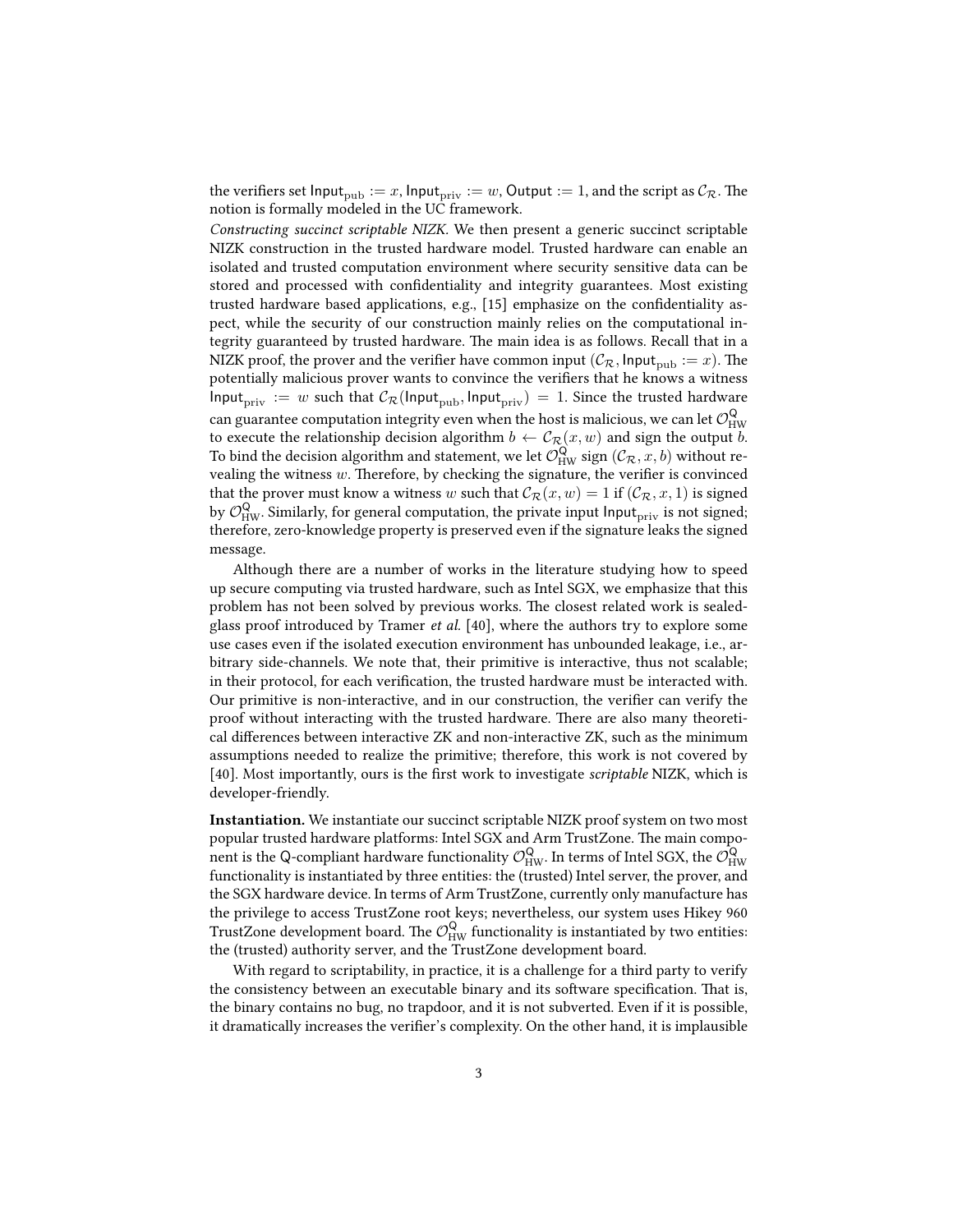to assume a trusted third party that is available to generate a certified binary for each language instance. To address this issue, we decide to adopt a scripting language, called Lua. Lua is a lightweight script language. We implemented modified Lua script engine for both Intel SGX enclave computation environment and the TrustZone environment. At a high level, we let the Intel server and/or the setup authority server to prepare and sign a Lua engine enclave/binary. The signed Lua engine is published as a common reference string (CRS). In addition, the hardware is initialized with a signing key, and it corresponding public key is also published as a part of the CRS. The modified Lua engine takes input as a script  $C$ , a public input Input<sub>pub</sub>, a private input Input<sub>priv</sub>, and a tag tag that can be used to store auxiliary information, such as session id. The Lua engine runs Output  $\leftarrow \mathcal{C}(\mathsf{Input}_{\text{pub}}, \mathsf{Input}_{\text{priv}})$  and signs  $\langle \mathcal{C}, \mathsf{Input}_{\text{pub}}, \mathsf{Output} \rangle$ . Therefore, any verifier who has the public key can verify the signature. The predicate  $Q$  is restricted by the Lua engine constrain. For instance, there is a fixed heap size, e.g., 32MB when the Lua engine enclave is built. It limits the maximum script size. Moreover, as security requirement, one may want to introduce a maximum running time to prevent the script from running forever. Such a running time cap would also reflected by Q.

Recall that scriptable NIZK proofs are typically deployed in a one-to-many scenario, where the prover only needs to invoke the trusted hardware once and many verifiers can check the validity of the proof; however, currently, the remote attestation of Intel's SGX requires the verifier to interact with the Intel Attestation Service (IAS) server. If each verifier needs to query the Intel IAS server to check the proof, the overall performance is limited by the throughput of Intel's IAS. Moreover, the validity of a NIZK proof should be consistent over time, i.e., if a NIZK proof is verifiable at this moment, the same proof should remain verifiable in the future. Unfortunately, this would not be the case if we invoke the Intel IAS in the verification process; certifying an old quote (say, generated 1 year ago) is never the design goal of Intel's remote attestation. This is because the quote needs to contain a non-revoked proof for each item on the signature revocation list, and the proof is no longer veriable once the revocation list is updated at the Intel side. That means a quote is only valid until the next revocation list update. To resolve this issue, in our design, after generating the quote, the prover immediately queries the Intel IAS server for the attestation verification report on behave of a verifier. Since the attestation verification report is signed by Intel, given Intel's public key, anyone can verify the validity of the attached signature. This tweak also makes the verification process non-interactive.

Performance. The performance of our succinct scriptable NIZK system is theoretically and experimentally evaluated and compared with the other NIZK proof systems. Table 1 illustrates the asymptotic efficiency comparison measured by the circuit size. |C| is the circuit size; |w| is the witness size; |c| is the problem instance size; s is the number of copies of the subcircuits;  $d$  is the width of the subcircuits. As we can see, our construction can achieve constant CRS size, constant verifier's complexity, and constant proof size. The prover's complexity is also minimum, which is  $|C|$ . Note that in theory, the verifier's complexity cannot be sublinear to the statement size  $|x|$ , but as a convention, it is ignored in the table.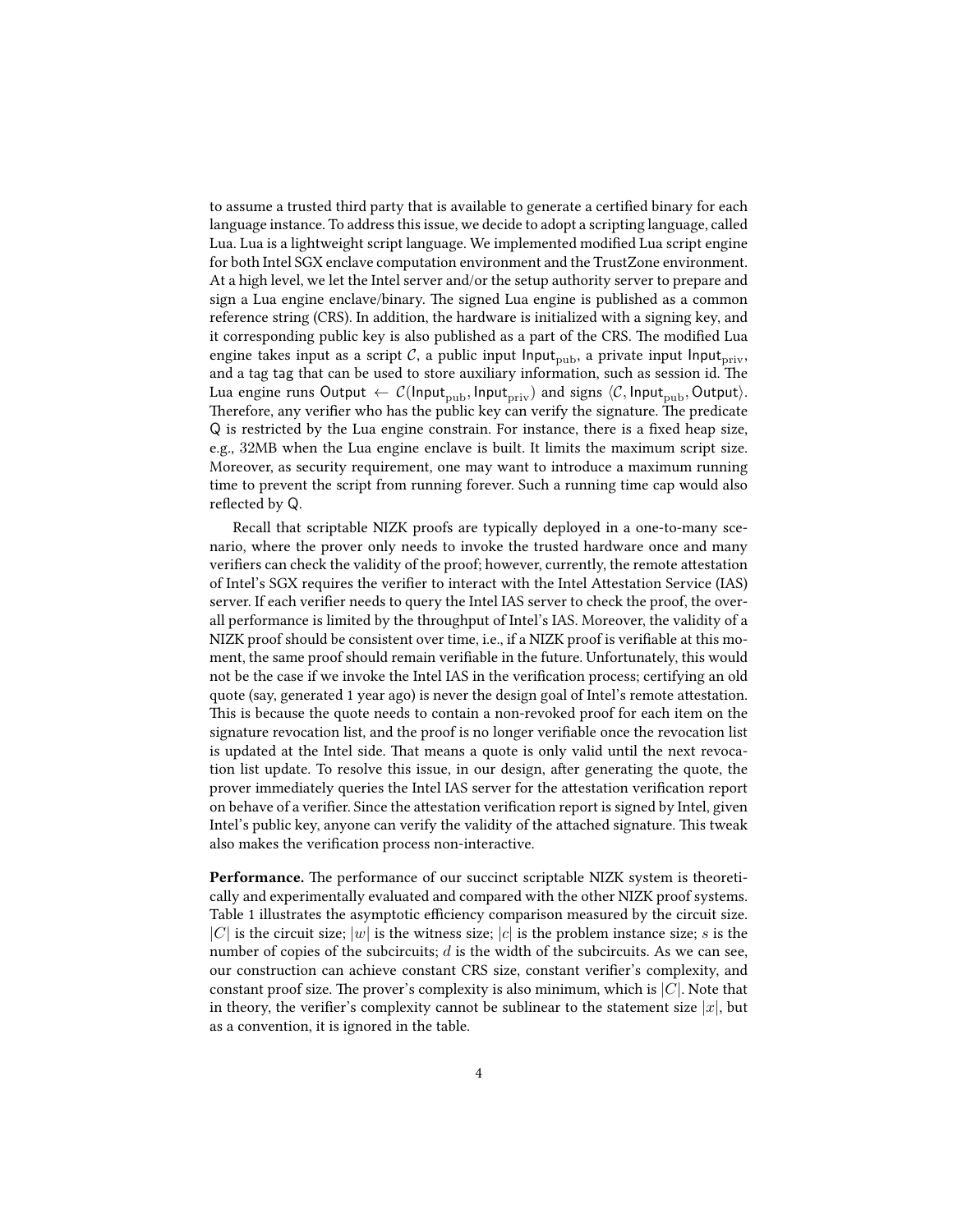| Scheme               | Setup size       | Proof size             | Prover's time         | Verifier's time       |                | Setup Asm. Comp. Asm. |
|----------------------|------------------|------------------------|-----------------------|-----------------------|----------------|-----------------------|
| Ligero               |                  | C                      | $ C \log C $          | $s \log s + d \log d$ | R <sub>O</sub> | <b>CRHF</b>           |
| Bootle <i>et al.</i> |                  | C                      | C                     | C                     | RO             | <b>CRHF</b>           |
| Baum et al.          | $^{\prime} C $   | $\sqrt[1]{\log  C }$ i | $ C \log C $          | ICI                   | <b>CRS</b>     | <b>SIS</b>            |
| zk-STARKs            |                  | $\log^2 C $            | polylog $( C )$<br> C | polylog( C )          | R <sub>O</sub> | <b>CRHF</b>           |
| Aurora               |                  | $\log^2 C $            | $ C \log C $          |                       | R <sub>O</sub> | <b>CRHF</b>           |
| Bulletproof          | ICI              | $\log C $              | $ C \log C $          | $ C \log C $          | $CRS + RO$     | DL                    |
| <b>SNARKs</b>        | $\left C\right $ |                        | $ C \log C $          | c                     | CRS/AGM        | KF.                   |
| This work            |                  |                        | C                     |                       | <b>HW</b>      | Signature             |

Table 1: Asymptotic efficiency comparison of different NIZK proof/argument systems. |C| is the circuit size; |w| is the witness size; |c| is the problem instance size; s is the number of copies of the subcircuits;  $d$  is the width of the subcircuits. DL stands for discrete logarithm assumption, CRHF stands for collision-resistant hash functions, SIS stands for shortest integer solution assumption, KE stands for knowledge-of-exponent assumption, HW stands for trusted hardware model, and AGM stands for algebraic group model.

In terms of the actual experimental performance. The prover's running time for evaluating a Boolean circuit consisting of  $2^{39}$  NAND gates only takes less than 10 mins, which is 900 times faster than the state of the art, zk-STARK, for circuits larger than  $2^{35}$ gates. Note that this performance result is tested through Lua script, and native code for circuit evaluation is 10 times faster in our experiment. The verifier's running time is merely a signature verification, which takes approximately 1.5 ms - better than all the other existing succinct NIZK systems. The proof size is 297 Bytes with current Intel SGX signature, where 256 Bytes are the signature. Hence, we envision it is possible to further reduce the proof size by replacing the signature scheme. The TrustZone based system uses ECDSA on the secp256k1 curve, so the proof size is only 32 Bytes.

Applications. Finally, we discuss applications of our succinct scriptable NIZK. We note that, many applications have been previously investigated. However, it is very challenging to deploy them in practice due to the performance barrier.

Sound and scalable blockchain. As discussed at the very beginning of the Introduction, lots of heated discussions are taking place in blockchain community, with the goal of improving the performance in a sound manner. This consists of two parts. First, we should address the existing issues, since many blockchain scalability proposals have been implemented even the community is aware of the security concerns. Again, we note that, these issues were not addressed probably due to the missing of fast and succinct NIZK.

Second, we will enable new design paradigm for the interesting "one-to-many" unbalanced computation scenarios. Using our NIZK, typically, a single node as prover, can generate in very short time a proof that will convince all other nodes to accept the validity of the current state of the ledger, without requiring those nodes to naively re-execute the computation, nor to store the entire blockchain's state, which would be required for such a naive verification.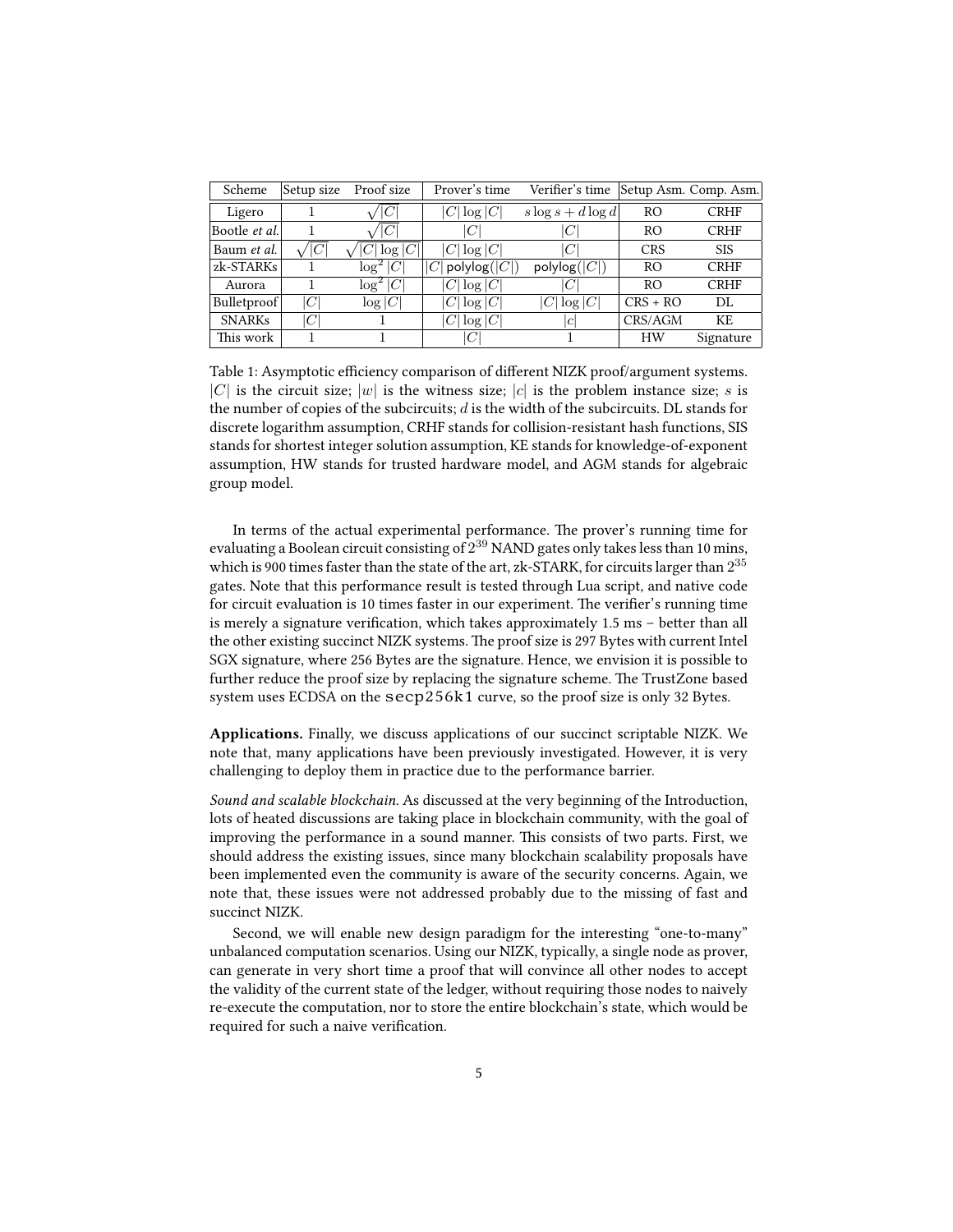Privacy preserving smart contracts. The zero-knowledge properties of ZK proofs has already been intensively used in blockchain projects, with the goal of ensuring the anonymity and protecting financial privacy. Notably, Succinct Non-interactive ARguments of Knowledge (zk-SNARK) has been used in Zcash and Ethereum; Bulletproofs has been used in Monaro. Recently, Ethereum has the plan to explore the feasibility zk-STARK in its future version of their platform. We note that, it is still not clear if zk-STARK can be widely adopted in blockchain platforms given the fact that, the current proof size is  $1000\times$  longer than zk-SNARKs. Fortunately, our NIZK is super succinct, and super fast.

### 2 Preliminaries

Trusted execution environment. Trusted execution environment (TEE) refers to a range of technologies that can establish an isolated and trusted environment where security sensitive data can be stored and processed with confidentiality and integrity guarantees. TEE needs to be instantiated on top of a trusted computing base (TCB), which consists of hardware, firmware and/or software. Minimizing the size (attack surface) of TCB with reasonable assumptions is the common goal of this line of research. In practice, TEE can be realized on top of several promising trusted hardware technologies, such as ARM TrustZone and Intel SGX. Although recently a few sidechannel attacks, e.g.  $[29, 10]$ , have been explored against those TEE candidates, new designs and fixes are proposed on a monthly basis. Hence, we envision that TEE will be a cheap and acceptable assumption in the near future. In this work, our benchmarks are mainly based on the Intel SGX platform for its readily deployed remote attestation infrastructure; however, our technique can also be implemented on any other TEE solutions.

Intel SGX. Intel Software Guard Extensions (SGX) is a widely used trusted hardware solution to enable TEE. It provides a hardware enforced isolated execution environment against malicious OS kernels and supervisor software. The SGX processor sets aside an exclusive physical memory space, called processor reserved memory (PRM) to ensure the confidentiality and integrity of enclave's memory. Each SGX hardware holds two root keys: root provisioning key and root seal key. The actual attestation keys are deviated from those root keys via PRF. Intel's (anonymous) attestation is based on an anonymous group signature scheme called Intel Enhanced Privacy ID (EPID) [9]. In this work, we are particularly interested in SGX's ability to enable attested computation, i.e. any third party can audit an outcome is computed by a pre-agreed program in a genuine SGX. More specifically, the application enclave first uses EREPORT to generate a report for *local attestation* (identifying two enclaves are running on the same platform). The report is then sent to a special enclave called Quoting Enclave (QE) to produce a quote by signing the report with the group signature. In theory, given the group public key (and the up-to-date revocation list), any verifier can check the validity of the signed quote non-interactively; however, currently, one must contact the Intel Attestation Service (IAS) for verification. IAS will first verify the group signature and then create the corresponding attestation verification report with its own signature.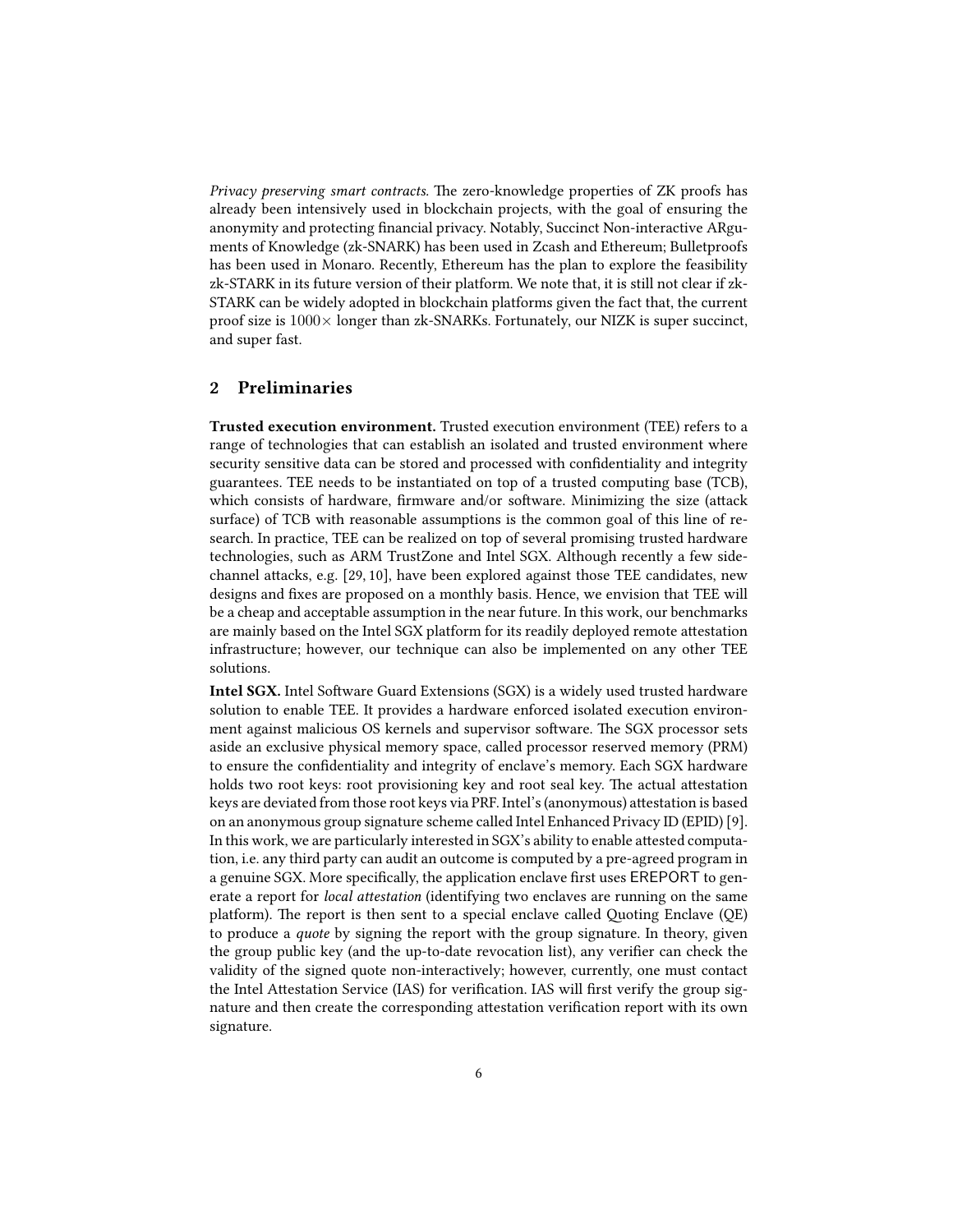NIZK proof/argument systems. Let  $R$  be a polynomial time decidable binary relation. We call x the statement and w the witness, if  $(x, w) \in \mathcal{R}$ .  $\mathcal{L} := \{x \mid \exists w : (x, w) \in$  $\mathcal{R}$  is the NP language defined by  $\mathcal{R}$ . In a zero-knowledge (ZK) proof/argument system, the prover wants to convince one or more verifier(s)  $x \in \mathcal{L}$ , where  $\mathcal L$  is an arbitrary NP language. The ZK system is called non-interactive (NIZK) [7] if the prover can generate the proof without interacting with a verifier, and any verifier(s) can check the validity of the proof. However, it is not possible to realize a NIZK proof/argument system unless the language is in BPP in the plain model (a.k.a. standard model) [19]. To circumvent this impossibility result, all NIZK proof/argument systems must rely on some trusted setup assumptions, such as the common reference string model, random oracle model, and generic group model, etc. A NIZK system is called succinct if the proof size is asymptotically less than  $|w| + |x|$  (cf. Sec. 3). Unfortunately, it is also shown in [17] that succinct NIZK proof/argument systems cannot be based on any falsifiable assumptions, i.e. an assumption that can be written as a game. That means one must embrace "strong assumptions" to enjoy the benefit of succinctness. In addition, many NIZK proof/argument systems have a so-called unbalanced property, where the verifier's complexity is minimized (sometimes maybe at the cost of increasing the prover's complexity). This property is desirable when the number of verifiers is large, such as the blockchain scenarios.

# 3 Security Definition

In this section, we formally define the scriptable NIZK. Our definition is through an ideal functionality  $\mathcal{F}^{\mathsf{Q}}_{\text{sNZK}}$ . In addition, we present a setup functionality  $\mathcal{O}^{\mathsf{Q}}_{\text{HW}}$ . We note that the two functionalities will be realized in section 4 and instantiated in section 5, respectively.

Functionality  $\mathcal{F}_{\text{\tiny{SNIZK}}}^{\textsf{Q}}$ 

```
The functionality interacts with a set of parties \mathcal{P} := \{P_1, \ldots, P_n\} and adversary S. It is parameter-
ized with a predicate Q.
Proof: Upon receiving (Prove, sid, ssid, \langle C, \text{Input}_{\text{pub}}, \text{Input}_{\text{priv}}, \text{Output} \rangle) from a party P_i \in \mathcal{P}:
    – Assert Q(\mathcal{C}, \mathsf{Input}_{pub}, \mathsf{Input}_{priv}, \mathsf{Output}) = 1 and \mathcal{C}(\mathsf{Input}_{pub}, \mathsf{Input}_{priv}) = \mathsf{Output};– Send (Prove, sid, ssid, \langle P_i, \hat{C}, \mathsf{Input}_{\text{pub}}, \mathsf{Output} \rangle) to \mathcal{S};– Upon receiving (Prove, sid, ssid, \pi) from S, record tuple (C, Input<sub>pub</sub>, Output, \pi) and return
        (\text{Prove}, \text{sid}, \text{ssid}, \langle C, \text{Input}_{\text{pub}}, \text{Output}, \pi \rangle) to P_i.
Verification: Upon receiving (VERIFY, sid, ssid, \langle C, \text{Input}_{\text{pub}}, \text{Output}, \pi \rangle) from a party P_j \in \mathcal{P}:
    – If tuple (C, \text{Input}_{\text{pub}}, \text{Output}, \pi) is not recorded, send (VERIFY, sid, ssid, \langle P_j, C, \pi \rangleInput<sub>pub</sub>, Output, \pi) to S;
    - Upon receiving (VERIFY, sid, ssid, Input<sub>priv</sub>) from S:
            • Assert Q(C, Input_{pub}, Input_{priv}, Output) = 1 and C(Input_{pub}, Input_{priv}) = Output;• Record the tuple (C, \text{Input}_{\text{pub}}, \text{Output}, \pi);– If a tuple (C, \text{Input}_{pub}, \text{Output}, \pi) has been recorded, return (VERIFY, sid, ssid, 1); else, return
        (VERIFY, sid, ssid, 0).
```
Fig. 1: The scriptable functionality  $\mathcal{F}_{\text{sNIZK}}^{\textsf{Q}}$ .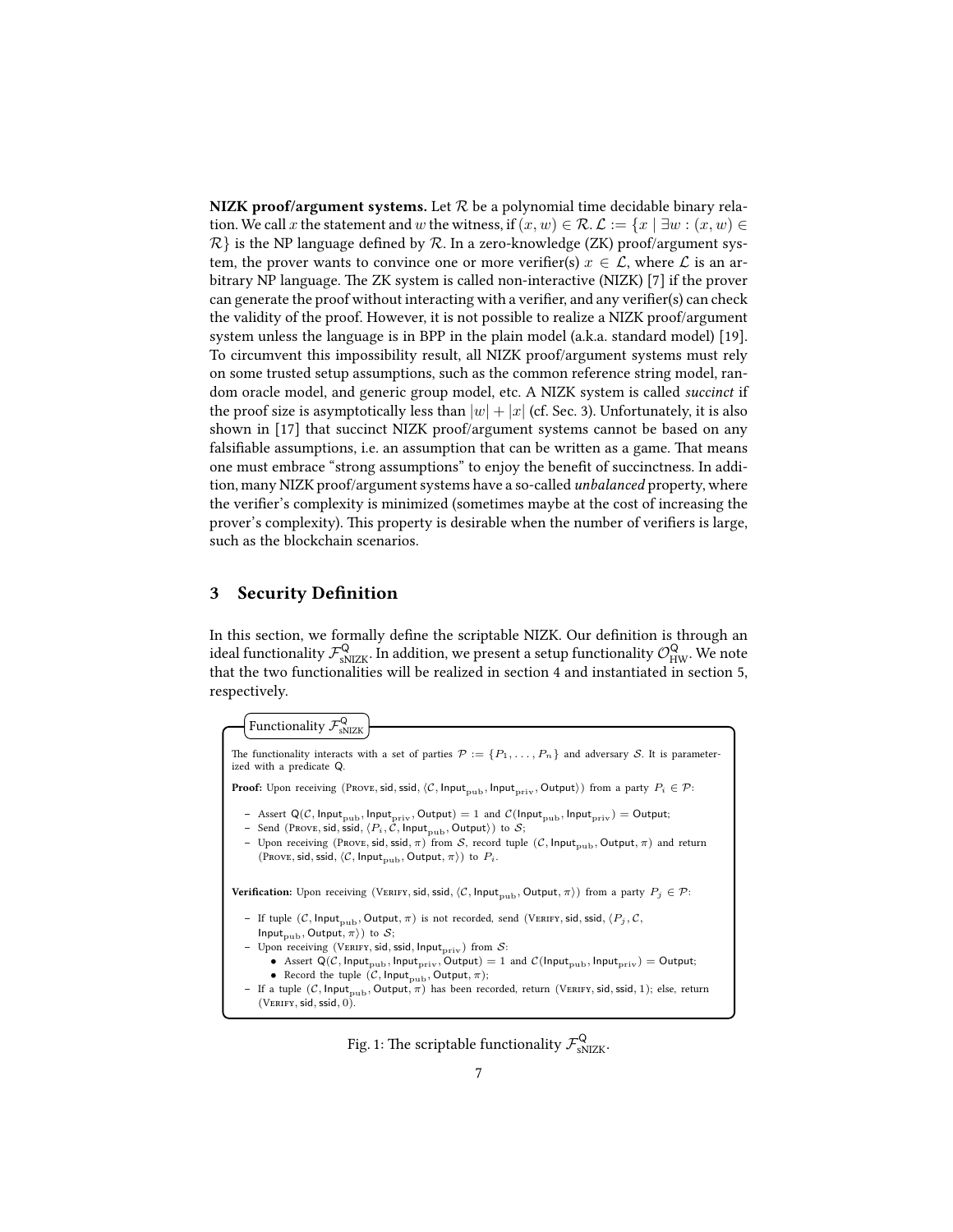Scriptable NIZK ideal functionality. The scriptable NIZK ideal functionality  $\mathcal{F}_{\text{sNIZK}}^{\textsf{Q}}$  is depicted in Fig. 1. The functionality is parameterized by a predicate Q. Given a script  $C$ , a public input Input<sub>pub</sub>, a private input Input<sub>priv</sub>, and an output Output, the functionality  $\mathcal{F}_{\text{sNIZK}}^{\mathsf{Q}}$  allows the prover to obtain a proof  $\pi$  if  $Q(C, Input_{pub}, Input_{priv}, Output) = 1$  and  $C(Input_{pub}, Input_{priv}) = Output$ . Once a proof  $\pi$  is generated, it will always is verified. Notice that the proof  $\pi$  is generated without the knowledge of the private input Input<sub>priv</sub>; therefore, the proof generated by  $\mathcal{F}^{\mathsf{Q}}_{\text{sNIZK}}$  has the conventional zero-knowledge. Since  $\mathcal{F}^{\mathsf{Q}}_{\text{sNIZK}}$  must obtain a private input Input<sub>priv</sub> such that  $C(\text{Input}_{\text{pub}}, \text{Input}_{\text{priv}}) =$  Output before recording a proof  $\pi.$  Hence,  $\mathcal{F}^{\mathsf{Q}}_{\mathrm{sNIZK}}$  also capture the (knowledge) soundness property. In addition, the scriptable property is reflected by the predicate  $Q$ , which restricts the class of functions that  $\mathcal{F}_{sNIZK}^{\mathcal{Q}}$  supports. For instance, Q could be the total execution steps is less than a certain bound.

The functionality  $\mathcal{F}^{\mathsf{Q}}_{\text{sNIZK}}$  interacts with a set of players  $\mathcal{P}:=\{P_1,\ldots,P_n\}$  as well as ideal adversary  $\mathcal S$ . To generate a proof  $\pi$ , the prover needs to submit the command  $\langle C, \text{Input}_{\text{pub}}, \text{Input}_{\text{priv}}, \text{Output} \rangle$  to  $\mathcal{F}_{\text{sNIZK}}^{\text{Q}}$ . After checking the validity,  $\mathcal{F}_{\text{sNIZK}}^{\text{Q}}$  will inform the adversary S using command (PROVE, sid, ssid,  $P_i$ , C, Input<sub>pub</sub>, Output). If the adversary  ${\cal S}$  allows, she will then send the proof  $\pi$  to  $\mathcal{F}^{\mathsf{Q}}_{\rm sNIZK}$ .  $\mathcal{F}^{\mathsf{Q}}_{\rm sNIZK}$  records the message (C, Input<sub>pub</sub>, Output,  $\pi$ ) and returns it to the requestor. To verify a proof  $\pi$ , the functionality  $\mathcal{F}^{\mathsf{Q}}_{\rm sNIZK}$  first checks if the tuple  $(\mathcal{C},$  Input $_{\rm pub},$  Output,  $\pi)$  is recorded. If not, which means the proof is not generated by the functionality itself, then  $\mathcal{F}^{\mathsf{Q}}_{\text{sNZK}}$  asks the adversary  ${\cal S}$  for the private input. Once a private input <code>lnput</code>  $_{\rm priv}$  is submitted,  $\mathcal{F}_{\rm sNIZK}^{\rm Q}$ checks  $Q(C, Input_{pub}, Input_{priv}, Output) = 1$  and  $C(Input_{pub}, Input_{priv}) = Output$ . If it is the case,  $\mathcal{F}^{\mathsf{Q}}_{\rm sNIZK}$  records the tuple  $(\mathcal{C},$  Input $_{\rm pub},$  Output,  $\pi)$ , and the proof is accepted.

Remark on succinctness. We say a NIZK proof system is succinct if the size of the proof  $|\pi| = \text{poly}(\lambda)(|x| + |w|)^{o(1)}.$ 

Functionality  $O$ Q HW

| The functionality interacts with a set of parties $\mathcal{P} := \{P_1, \ldots, P_n\}$ and adversary S. It is parameter-<br>ized with a predicate Q and a digital signature scheme $DS := (KeyGen, Sign, Verify)$ .                                                                                                                                                                                                                                                                                                                                                                                                                                                                                                                                                                                                                                                                                                                                                                                                                                                                        |
|---------------------------------------------------------------------------------------------------------------------------------------------------------------------------------------------------------------------------------------------------------------------------------------------------------------------------------------------------------------------------------------------------------------------------------------------------------------------------------------------------------------------------------------------------------------------------------------------------------------------------------------------------------------------------------------------------------------------------------------------------------------------------------------------------------------------------------------------------------------------------------------------------------------------------------------------------------------------------------------------------------------------------------------------------------------------------------------------|
| - Upon receiving (INIT, sid) for the first time from any party $P_i \in \mathcal{P}$ :<br>• Generate $(PK, SK) \leftarrow DS.KeyGen(1^{\lambda});$<br>• Record (sid, $PK, SK$ );<br>- Upon receiving (GETPK, sid) from a party $P_i \in \mathcal{P}$ :<br>• If (sid, PK, $\cdot$ ) is recorded, return (GETPK, sid, PK) to the requestor $P_i$ .<br>- Upon receiving (COMPUTE, sid, ssid, $\langle C, \text{Input}_{\text{pub}}, \text{Input}_{\text{priv}} \rangle$ ) from a party $P_i \in \mathcal{P}$ for some<br>ssid, if (sid, ., SK) is recorded, send (COMPUTE, sid, ssid, $\langle P_i, C, \text{Input}_{\text{pub}} \rangle$ ) to the adversary $S$ ;<br>Once receiving (PROCEED, sid, ssid) from $S$ , do:<br>• Execute $y \leftarrow \mathcal{C}$ (Input <sub>pub</sub> , Input <sub>priv</sub> );<br>• Assert $Q(C, Input_{\text{pub}}, Input_{\text{priv}}, y) = 1$ ;<br>• Sign $\sigma \leftarrow \text{DS}.Sign(SK, \langle \text{ssid}, C, \text{Input}_{\text{pub}}, y \rangle);$<br>• Return (COMPUTE, sid, ssid, $\langle y, \sigma \rangle$ ) to the requestor $P_i$ . |

Fig. 2: The Q-compliant trusted hardware functionality  $\mathcal{O}^{\mathsf{Q}}_{\mathrm{HW}}.$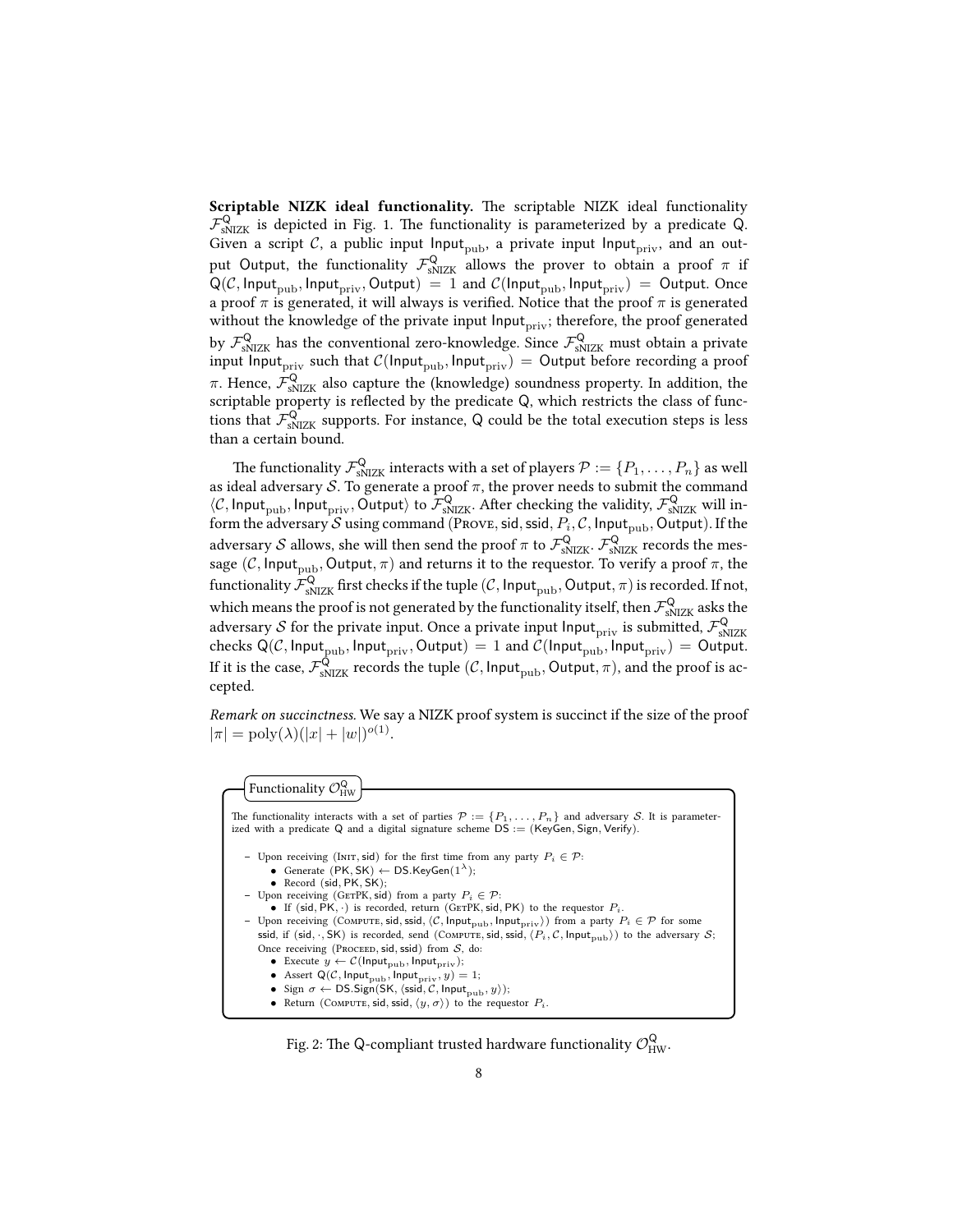Q-compliant trusted hardware model. Our scheme is built in the Q-compliant trusted hardware model ( $Q$ -HW model), where  $Q$  is a predicate that specifies the class of functions that the hardware is allowed to compute. In the Q-HW model, all parties have access to an ideal functionality  $\mathcal{O}_{HW}^{\mathsf{Q}}$ , which on input queries, executes a given Q-compliant function and returns the execution results. The predicate  $Q$  depends on the setup, which may vary from protocol to protocol. In this work, we abstract our requirement as the functionality  $\mathcal{O}^{\mathsf{Q}}_{\mathrm{HW}}$  (cf. Fig. 2, below). The  $\mathcal{O}^{\mathsf{Q}}_{\mathrm{HW}}$  functionality is parameterized with a predicate Q and a digital signature scheme, denoted DS := (KeyGen, Sign, Verify).  $\mathcal{O}_{HW}^Q$  can be initialized once by sending the (INIT, sid) command to it. It then generates (PK, SK)  $\leftarrow$  DS.KeyGen(1<sup> $\lambda$ </sup>) and record  $(sid, PK, SK)$ . After initialization, anyone can query the public key PK using the GETPK command. Anyone can then send (COMPUTE, sid, ssid, C, Input<sub>pub</sub>, Input<sub>priv</sub>) request to the functionality  $\mathcal{O}^{\mathsf{Q}}_{\text{HW}}$ , where  $\mathcal C$  is the polynomial-time algorithm, <code>lnput</code><sub>pub</sub> is the public input, and  $\text{Input}_{\text{priv}}$  is the private input. The functionality first computes  $C(\text{Input}_{\text{pub}}, \text{Input}_{\text{priv}}) = y$  and then asserts Q(C, Input<sub>pub</sub>, Input<sub>priv</sub>,  $y$ ) = 1; it then returns  $(y, \sigma)$ , where the signature  $\sigma \leftarrow \text{DS}.Sign(SK, \langle \text{ssid}, C, \text{Input}_{pub}, y \rangle)$ . Note that the private input is not signed.

#### 4 Our Succinct Scriptable NIZK Construction

In this section, we present our succinct scriptable NIZK construction in the  $\mathcal{O}_{HW}$ hybrid world. Before presenting our intuition and construction, we first set up the context for succinct scriptable NIZK.

**Common information.** Unlike most existing NIZK proof systems, the script  $C$  (or language  $\mathcal L$  to be proven) is not hardcoded in the prover and verifier executable files. Our script NIZK proof system allows the users to configure the language instance. This implicitly assumes that the prover and the verifier(s) have some common information in addition to the statement  $x$  before the protocol execution. For instance, they all know the description of the NP language  $\mathcal{L}$ , which is usually represented by its polynomially decidable binary relation  $R$ . Without loss of generality, for a relation  $R$ , we assume there exists an efficiently computable algorithm  $\mathcal{C}_{\mathcal{R}}$  such that  $\mathcal{C}_{\mathcal{R}}(x, w) = 1$  if  $(x, w) \in \mathcal{R}$  and otherwise  $\mathcal{C}_{\mathcal{R}}(x, w) = 0$ .  $\mathcal{C}_{\mathcal{R}}$  is the common public input to both the prover and the verifier. Depending on the concrete implementation, different NIZK proof systems use different  $C_{\mathcal{R}}$  representation; most popular NIZK proof systems use arithmetic circuit representation, while some, e.g. [5], allows more developer-friendly representations, e.g., in C programming language. Although, in principle, one can convert any RAM model program into a circuit representation, this transform imposes  $O(\log n)$  overhead.

Intuition. Trusted hardware offers two important features: (i) data confidentiality and (ii) computation integrity. Most existing trusted hardware (TEE) based applications, e.g., [15] mainly explore the data confidentiality aspect; whereas, in this project, we emphasize the computation integrity aspect. Recall that in a NIZK proof, the prover and the verifier have common input  $(C_{\mathcal{R}}, \text{Input}_{\text{pub}} := x)$ . The potentially malicious prover wants to convince the verifiers that he/she knows a witness  $\text{Input}_{\text{priv}} := w$ such that  $C_{\mathcal{R}}(\text{Input}_{\text{pub}}, \text{Input}_{\text{priv}}) = 1$ . Since the trusted hardware can guarantee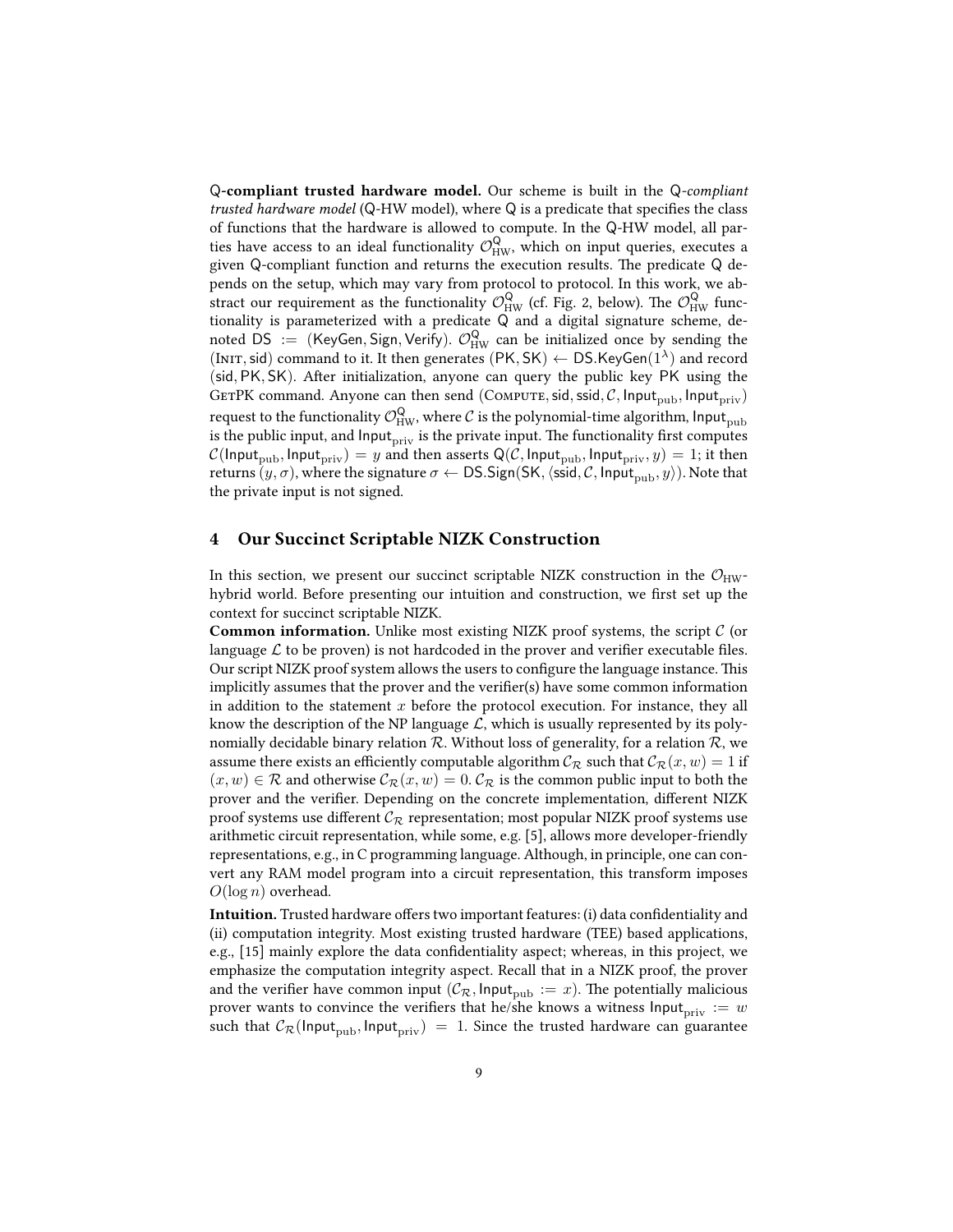computation integrity even when the host is malicious, we can let  $\mathcal{O}^{\mathsf{Q}}_{\mathrm{HW}}$  to execute the relationship decision algorithm  $b \leftarrow C_{\mathcal{R}}(x, w)$  and sign the output b. To bind the decision algorithm and statement, we let  $\mathcal{O}_{HW}^{\mathsf{Q}}$  signs  $(\mathcal{C}_{\mathcal{R}},x,b)$  without revealing the witness  $w$ . Therefore, by checking the signature, the verifier is convinced that the prover must know a witness  $w$  such that  $\mathcal{C}_\mathcal{R}(x,w)=1$  if  $(\mathcal{C}_\mathcal{R},x,1)$  is signed by  $\mathcal{O}^{\mathsf{Q}}_{\mathrm{HW}}.$ Similarly, for general computation, the private input  $\mathsf{Input}_{\text{priv}}$  is not signed; therefore, zero-knowledge property is preserved even if the signature leaks the signed message.

What is the difference between the above NIZK construction and trusted computation in the  $\mathcal{O}^{\mathsf{Q}}_{\mathrm{HW}}$  functionality setting? Recall that NIZK proofs are typically deployed in a one-to-many scenario, so the prover only needs to invoke the  $\mathcal{O}^{\mathsf{Q}}_{\mathrm{HW}}$  once and many verifiers can check the validity of the proof; on the contrary, the other existing TEE based trusted computation applications mostly focus on one-to-one setting. Our crs is just the public key of  $\mathcal{O}_{HW}^{\mathsf{Q}}$ .

Construction. Our Succinct Scriptable NIZK construction utilizes the Q-compliant hardware functionality  $\mathcal{O}^{\mathsf{Q}}_{\mathsf{HW}}$  as defined in Fig. 2.

Succinct scriptable NIZK protocol  $\varPi_{\text{\tiny NLZK}}^{\text{\tiny {Q}}}$ 

**Proof:** Upon receiving (Prove, sid, ssid,  $\langle C, \text{Input}_{\text{pub}}, \text{Input}_{\text{priv}}, \text{Output} \rangle$ ) from the environment  $Z$ ,  $P_i \in \mathcal{P}$  does: - If the functionality  $\mathcal{O}_{HW}^{\mathsf{Q}}$  is not initialized yet, send (INIT,  $\textsf{sid)}$ ) to  $\mathcal{O}_{HW}^{\mathsf{Q}}$ ; – Assert Q(C, Input<sub>pub</sub>, Input<sub>priv</sub>, Output) = 1 and  $\mathcal{C}(\mathsf{Input}_{\text{pub}}, \mathsf{Input}_{\text{priv}}) = \mathsf{Output};$ - Send query (COMPUTE, sid, ssid, C, Input $_{\rm pub}$ , Input $_{\rm priv}$ ) to  $\mathcal{O}_{\rm HW}^{\rm Q}$  and obtain (COMPUTE, sid, ssid,  $\langle$ Output,  $\sigma$  $\rangle$ ) from  $\mathcal{O}_{HW}^{\mathsf{Q}}$ ; - Output (PROVERETURN, sid, ssid,  $\sigma$ ) to the environment  $Z$ . Verification: Upon receiving (VERIFY, sid, ssid,  $\langle C, \text{Input}_{\text{pub}}, \text{Output}, \pi \rangle$ ) from the environment  $Z$ ,  $P_j \in \mathcal{P}$  does: - Query (GETPK, sid) to  $\mathcal{O}_{HW}^{\mathsf{Q}}$ , obtaining (GETPK, sid, PK); – Parse π as σ;<br>
– Compute b ← DS.Verify(PK,  $\langle \text{ssid}, C, \text{Input}_{\text{pub}}, \text{Output} \rangle$ , σ);<br>
– Output (VERIFYRETURN, sid, ssid, b) to the environment Z.

Fig. 3: The succinct scriptable NIZK protocol  $\varPi_{\text{\tiny NLZK}}^{\text{\tiny Q}}$  in the  $\mathcal{O}^{\text{\tiny Q}}_{\text{HW}}$ -hybrid model.

We aim to achieve constant verification time; light-weight device can perform the verification. In addition, the verifier is only required to query the  $\mathcal{O}^{\mathsf{Q}}_{\mathrm{HW}}$  functionality once to obtain the public key PK; when PK has already been fetched, the verification can be executed offline. As depicted in Fig. 3, our succinct scriptable NIZK proof protocol  $\Pi_{\text{NIZK}}^{\text{Q}}$  uses a digital signature scheme DS := (KeyGen, Sign, Verify) as its building block. At the beginning of the protocol, the hardware functionality needs to be initialized. In Fig. 3, this step is performed by the prover (marked in grey) if it is not done yet. The prover then asserts  $Q(\mathcal{C}, \text{Input}_{pub}, \text{Input}_{priv}, \text{Output}) = 1$  and  $\mathcal{C}(\mathsf{Input}_{\text{pub}}, \mathsf{Input}_{\text{priv}}) = \mathsf{Output}_{\text{crit}}$ ; it sends  $(\mathsf{Computer}, \mathsf{sid}, \mathsf{csid}, \mathcal{C}, \mathsf{Input}_{\text{pub}}, \mathsf{Input}_{\text{priv}})$ to  $\mathcal{O}^{\mathsf{Q}}_{\mathrm{HW}}$  and obtains (Сомрите, sid, ssid,  $\langle$ Output,  $\sigma \rangle$ ) from  $\mathcal{O}^{\mathsf{Q}}_{\mathrm{HW}}$ .  $\sigma$  is the proof.

To verify a proof  $\pi$ , the verifier needs to know the public key PK. This step can be performed by a trusted setup, and PK is published as the common reference string. Otherwise, the verifier can query  $\mathcal{O}_{HW}^Q$  to fetch it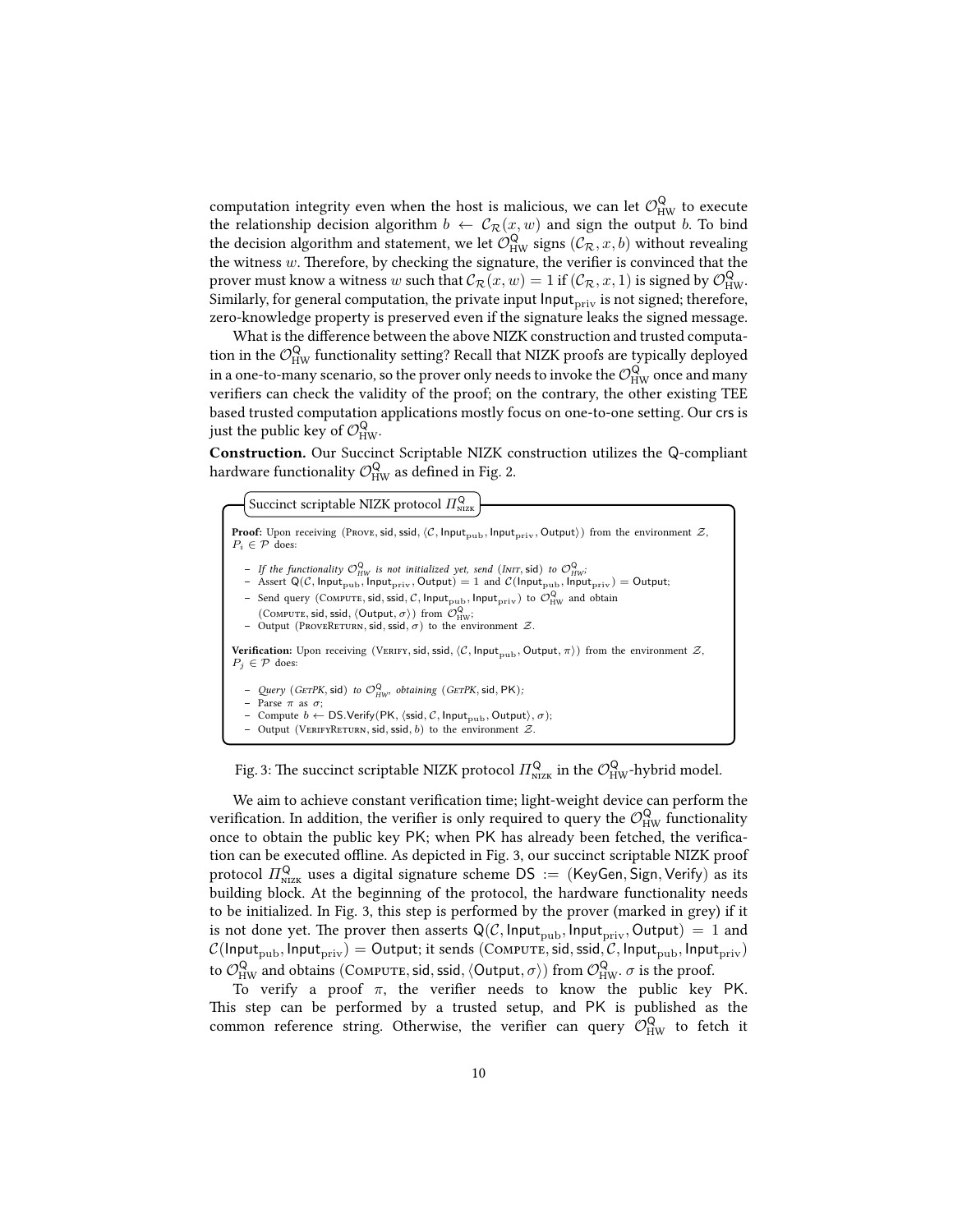(marked in grey). In the verification phase, the verifier  $V$  accepts the proof if DS.Verify(PK,  $\langle \text{ssid}, C, \text{Input}_{\text{pub}}, \text{Output} \rangle, \sigma$ ) = 1.

Security. We show the security of our succinct scriptable NIZK construction via Thm. 1, below. Its proof can be found in the full version.

**Theorem 1.** Assume signature scheme  $DS := (KeyGen, Sign, Verify)$  is EUF-CMA secure. The scriptable NIZK protocol  $\Pi_{\rm NLZK}^{\rm Q}$  described in Fig. 3, UC-realizes the  $\mathcal{F}_{\rm sNLZK}^{\rm Q}$  functionality depicted in Fig. 1 in the  $\mathcal{O}_{HW}^{\mathsf{Q}}$ -hybrid world.

# 5  $\mathcal{O}_{HW}^{\mathsf{Q}}$  Instantiations

In this section, we realize the Q-compliant trusted hardware functionality  $\mathcal{O}^{\mathsf{Q}}_{\mathrm{HW}}$  via Intel SGX and Arm TrustZone.

Challenges. In both platforms, there are a number of challenges need to be resolved. In terms of SGX, the remote attestation of Intel SGX currently requires the verifier to contact the Intel IAS server. On the other hand, in a typical NIZK proof system usage case, the prover aims to prove the truth of the statement to a great number of veri fiers. If each verifier needs to query the Intel IAS server to check the proof, the overall performance is limited by Intel's throughput. Moreover, the validity of a NIZK proof should be consistent over time, i.e., if a NIZK proof is verifiable at this moment, the same proof should remain verifiable in the future. Unfortunately, this would not be the case if we invoke the Intel IAS in the verification process; certifying an old quote (say, generated 1 year ago) is never the design goal of Intel's remote attestation. This is because the quote needs to contain an non-revoked proof for each item on the signature revocation list, and the proof is no longer veriable once the revocation list is updated at the Intel side. That means a quote is only valid until the next revocation list update. To resolve this issue, in our design, after generating the quote, the prover immediately queries the Intel IAS server for the attestation verification report on behave of a verifier. Since the attestation verification report is signed by Intel, given Intel's public key, anyone can verify the validity of the attached signature. This tweak also makes the verification process non-interactive.

Secondly, the existing SGX-based proof system, e.g., [40], requires the prover and the verifiers agree on the executable binary (enclave) for the language to be proven. It would make it impossible to build a universal NIZK system in practice. Note that SGX only signs the measure of the enclave, which cannot be directly compared with the corresponding algorithm. Imaging a verifier who is checking a NIZK proof generated some time ago, how would the verifier know the executable binary (enclave) is faithfully compiled? Therefore, NIZK systems, like [40], would need a trusted party to generate an executable binary (enclave) for a given problem instance, and the binary is served as the concrete CRS for the given instance.

In terms of TrustZone, unlike the ecosystem of SGX that is controlled by Intel, the fragmentation of the ARM TrustZone ecosystem may make it hard to have a unique setup standard. To resolve this issue, we need to introduce a trusted setup authority to serve as an attestation server.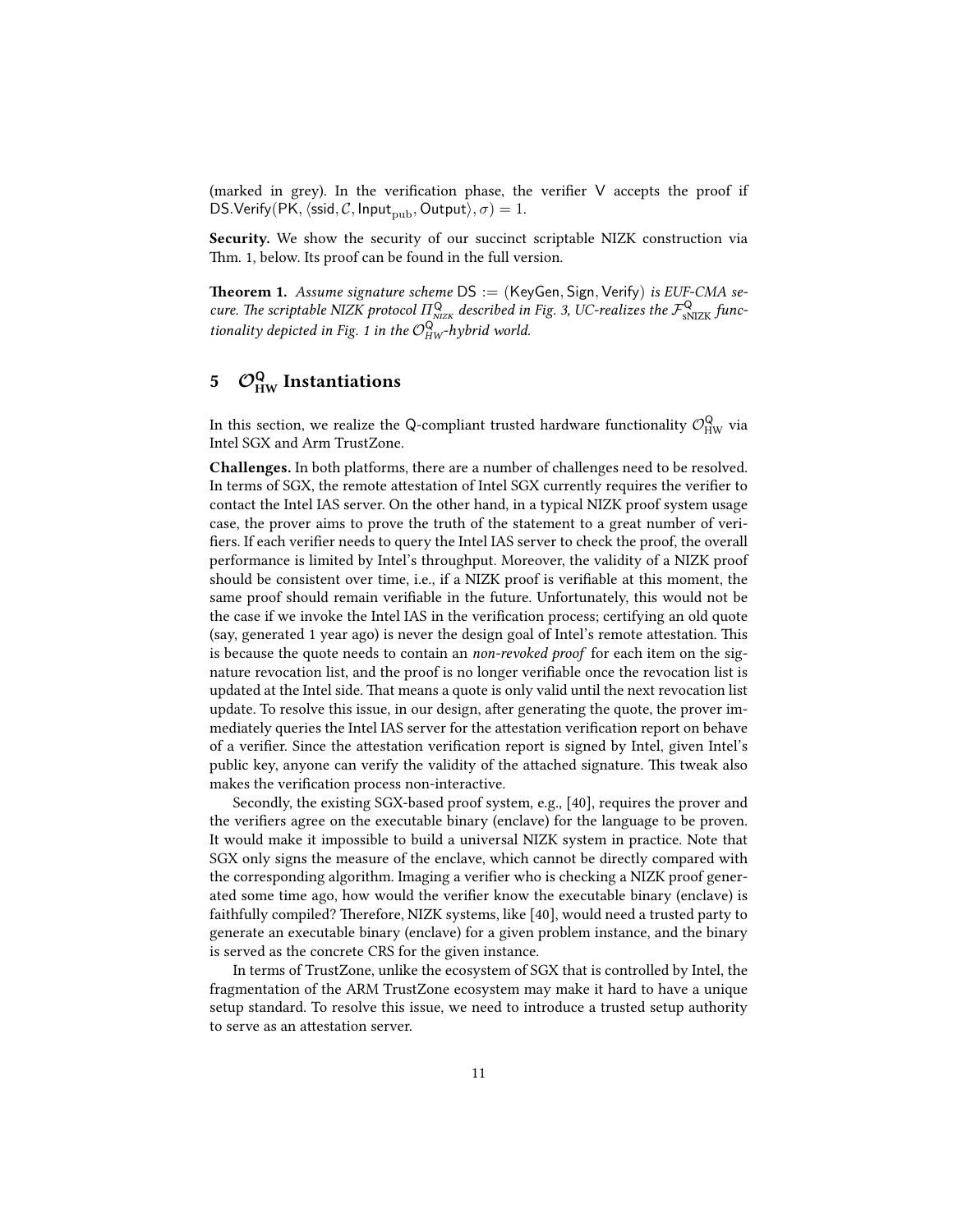SGX-based system overview. In our system, the protocol  $\Pi_{\text{scx}}$  involves three entities: the (trusted) Intel server, denoted as IS, the prover P, and the SGX hardware, denoted as  $HW_{scx}$ . In practice, it is still a challenge for a third party to verify the consistency between an executable binary and its software specification.

That is, the binary contains no bug, no trapdoor, and it is not subverted. Even it is possible, it dramatically increases the verifier's complexity. On the other hand, it is implausible to assume a trusted third party that is available to generate a certified binary for each problem instance. To address this issue, we decide to adopt a scripting language, called Lua. Lua is a lightweight script language, which is ideal for the SGX enclave computation



Fig. 4: The script engine enclave  $\mathcal{SE}$ .

environment. We let a trusted party, i.e., the (trusted) Intel server IS, to produce a Lua script engine enclave  $\mathcal{SE}$ . IS then signs  $\mathcal{SE}$  so that no one can tamper with its functionality. As depicted in Fig. 4,  $\mathcal{SE}$  has one main function called VerifySign<sup>4</sup>. It takes three arguments: (i) a script  $C$ , (ii) a public input Input<sub>pub</sub> (iii) a tag, tag, that can be used to specify the proof context, such as ssid, etc. The VerifySign function first loads the private input  $\text{Input}_{\text{priv}}$  from the prover; it then executes the script  $y \leftarrow \mathcal{C}(\mathsf{Input}_{\text{pub}}, \mathsf{Input}_{\text{priv}})$  using the script interpreter. Abort if  $y = \perp$ , which means the execution error happened; that is considered as  $Q(\mathcal{C}, \text{Input}_{\text{pub}}, \text{Input}_{\text{priv}}, y) = 0.$ Otherwise, it sets  $h := \text{hash}(\mathcal{C}, \text{Input}_{\text{pub}}, y)$  and ReportData := (tag, h); it then invokes EREPORT to create a report  $r$  for QE to sign. Finally, it returns  $(y, r)$ .

*Remark.* Technically, the private input  $\text{Input}_{\text{priv}}$  can be input to the VerifySign function together with the script C and the public input Input<sub>pub</sub> as another argument. We choose to load Input<sub>priv</sub> separately during the enclave execution for the sake of uniformity: (i) for some applications, we could choose to hard code  $\mathcal C$  and  $\mathsf{Input}_{\text{pub}}$  for efficiency; and (ii) in case that the prover needs to use an SGX enabled server from a third party, it is possible to load  $Input_{\text{priv}}$  in to the enclave via secure channels to ensure privacy.

The hardware functionality  $\mathcal{O}^{\mathsf{Q}}_{\mathrm{HW}}$  is instantiated by the protocol  $\varPi^{\mathsf{Q}}_{\mathrm{scx}}$  shown in Fig. 5. The Init functionality is realized by the Intel server IS and the hardware  $HW_{scx}$ . Upon receiving (INIT,  $sid$ ), IS invokes the EPID provisioning key procedure [26] with  $HW_{sgx}$ . The root seal key of HW $_{sgx}$  was generated during the processor manufacturing, and Intel claims that they are oblivious to it; the root provisioning key is set up by a special purpose offline key generation facility. The actual procedure is complicated; HW<sub>sGX</sub> is registered to the Intel server IS via a blind joining protocol. We refer interested reader to [26] for details. Hereby, we simplify the description - at the end,  $HW_{\rm scx}$ stores a group signature secret key GSK, and the Intel server IS stores the corresponding group signature public key GPK that allows it to verify the signatures generated

 $4$  The enclave also has a GetQEInfo function to receive the target information of QE. It is omitted for simplicity.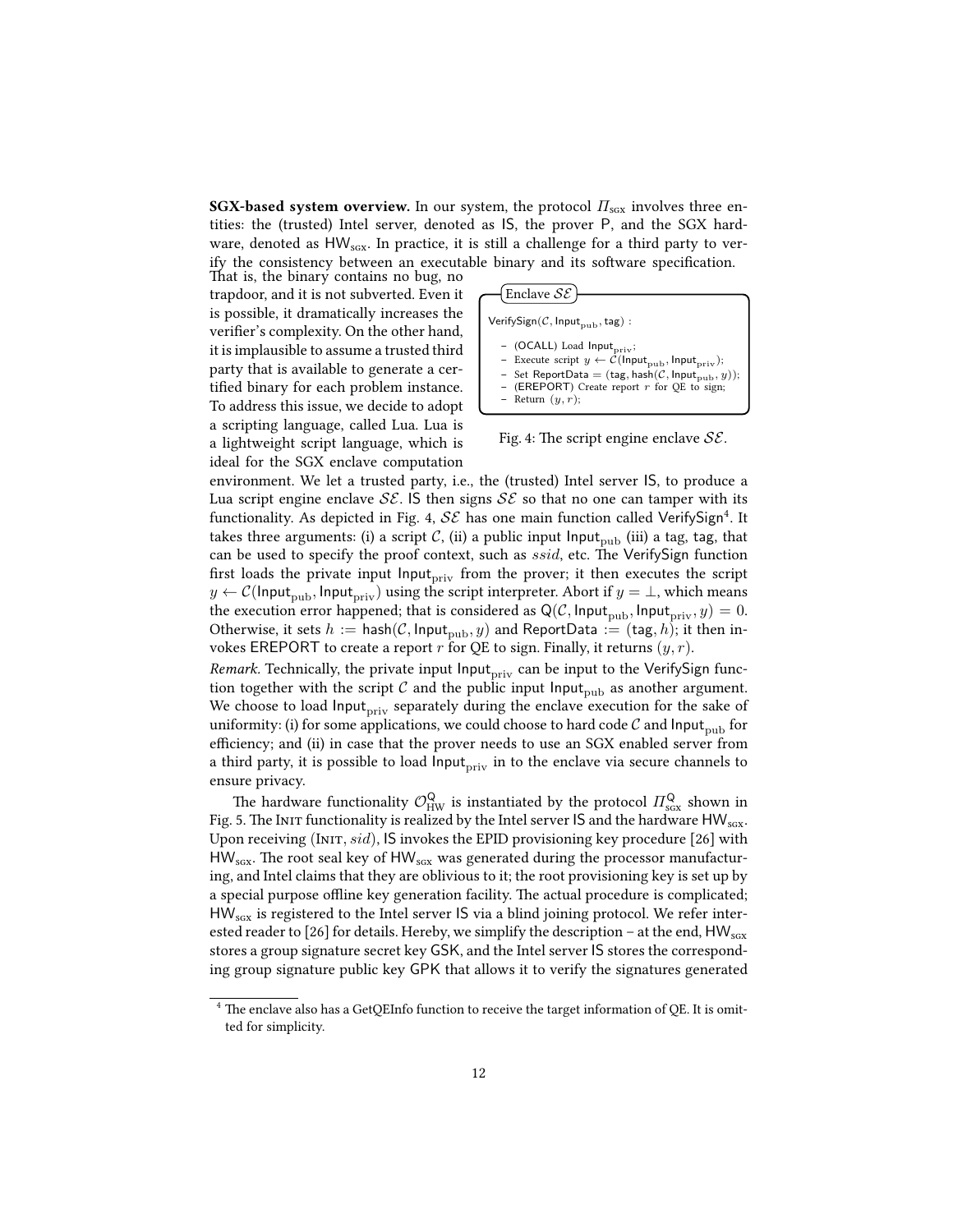```
Init: Upon receiving (INIT, sid), the Intel server IS interacts with HW_{scx} invoking the EPID provision-
ing key procedure (Cf. [26]); At the end of the protocol:
        The Intel server IS stores GPK;
    - HW<sub>sGx</sub> stores GSK;
The Intel server IS also does:
        Generate (\widetilde{\mathsf{PK}}, \widetilde{\mathsf{SK}}) \leftarrow \mathsf{DS}.\mathsf{KeyGen}(1^{\lambda});– Create the script engine enclave \mathcal{SE} as depicted in Fig. 4;
    - Sign \tilde{\sigma} \leftarrow \text{DS}.Sign(\widetilde{SK}, \mathcal{SE});GetPK: Upon receiving (GETPK, sid), the Intel server IS sets PK^* := (\widetilde{PK}, \mathcal{SE}, \tilde{\sigma}) and return
 (GETPK, sid, PK^*);Prove: Upon receiving (COMPUTE, sid, ssid, \langle C, \text{Input}_{\text{pub}}, \text{Input}_{\text{priv}} \rangle):
    – The prover P_i creates an enclave instance of \mathcal{SE} to HW<sub>sgx</sub>;
        The prover P_i invokes \mathsf{VerifySign}(\mathcal{C}, \mathsf{Input}_{\text{pub}}, \mathsf{tag} := (sid, ssid));(Supply \mathsf{Input}_{\text{priv}} during the execution);
     – HW<sub>scx</sub> runs y \leftarrow \mathcal{C}(\text{Input}_{\text{pub}}, \text{Input}_{\text{priv}}) and aborts if y = \perp (i.e.
         Q(\mathcal{C}, \mathsf{Input}_{\text{pub}}, \mathsf{Input}_{\text{priv}}, y) = 0);Otherwise, it outputs a quote q(\mathcal{C}, \mathsf{Input}_{\text{pub}}, y, \mathsf{tag});
        The prover P_i sends the quote q(\mathcal{C}, \mathsf{Input}_{\text{pub}}, y, \text{tag}) to the Intel server IS to verify.
    - The Intel server IS checks the validity of the quote; it then signs and returns
        \sigma \leftarrow \textsf{DS}.Sign(\textsf{SK}, \langle \mathcal{C}, \textsf{Input}_{\texttt{pub}}, y, \texttt{tag} \rangle);– The prover P_i outputs (y, \sigma);
      Protocol \Pi_{\rm sgx}^{\sf Q}
```
Fig. 5: Protocol  $\varPi_{\text{sgx}}^{\textsf{Q}}$  realizing  $\mathcal{O}^{\textsf{Q}}_{\text{HW}}$  via Intel SGX.

by  $HW_{SGX}$ . Note that the group signature is only used to authenticate  $HW_{SGX}$  to the Intel, rather than to the public. Therefore, it is possible to replace the group signature scheme with some symmetric key cryptographic primitive, e.g., MAC. In addition, IS also generates ( $\widetilde{\mathsf{PK}}, \widetilde{\mathsf{SK}}$ )  $\leftarrow$  DS.KeyGen( $1^{\lambda}$ ). It then creates the script engine enclave SE as depicted in Fig. 4 and signs it  $\tilde{\sigma} \leftarrow \text{DS}.Sign(SK, \mathcal{SE})$ . The public key is defined as  $PK^* := (\widetilde{PK}, \mathcal{SE}, \widetilde{\sigma})$ . Anyone can query (GETPK, *sid*) to the Intel server IS to fetch the public key PK<sup>\*</sup>. The Compute command is realized by all three parties. Upon receiving (COMPUTE, sid, ssid,  $\langle C$ , Input<sub>pub</sub>, Input<sub>priv</sub>)), the prover  $P_i$  creates an enclave instance of  $\mathcal{SE}$  to HW<sub>scx</sub>; it then invokes VerifySign(C, Input<sub>pub</sub>, tag) (supplying Input<sub>priv</sub> during the execution). HW<sub>sgx</sub> executes the script  $y \leftarrow \mathcal{C}$ (Input<sub>pub</sub>, Input<sub>priv</sub>); Abort, if  $y = \perp$ , which is considered as Q(C, Input<sub>pub</sub>, Input<sub>priv</sub>, y) = 0. Otherwise, it outputs a report  $r(\mathcal{C}, \mathsf{Input}_{pub}, y, \mathsf{tag})$  for local attestation. The prover  $P_i$  sends the report  $r(\mathcal{C}, \mathsf{Input}_{\text{pub}}, y, \text{tag})$  to the QE of HW<sub>sgx</sub> to produce a quote  $q(\mathcal{C}(\mathsf{Input}_{\text{pub}}, \mathsf{Input}_{\text{priv}}));$  the prover  $P_i$  sends the quote  $q(\mathcal{C}, \mathsf{Input}_{\text{pub}}, y, \text{tag})$  to the Intel server IS to verify. The above steps are simplified in Fig. 5. The Intel server IS checks the validity of the quote, i.e., checking the group signature and that the SGX platform generating the quote is not revoked; it then signs and returns  $\sigma \leftarrow$ DS.Sign(SK,  $\langle C, \text{Input}_{\text{pub}}, y, \text{tag}\rangle$ ); The prover  $P_i$  outputs  $(b, \sigma)$ ; Fig. 6 summaries the basic flow for the INIT, GETPK, and COMPUTE protocols.

TrustZone-based system overview. ARM TrustZone is another popular trusted hardware platform that can also be leveraged (as long as a device-unique, asymmetric key pair signed by the device's vendor exists). ARM TrustZone provides isolated exe-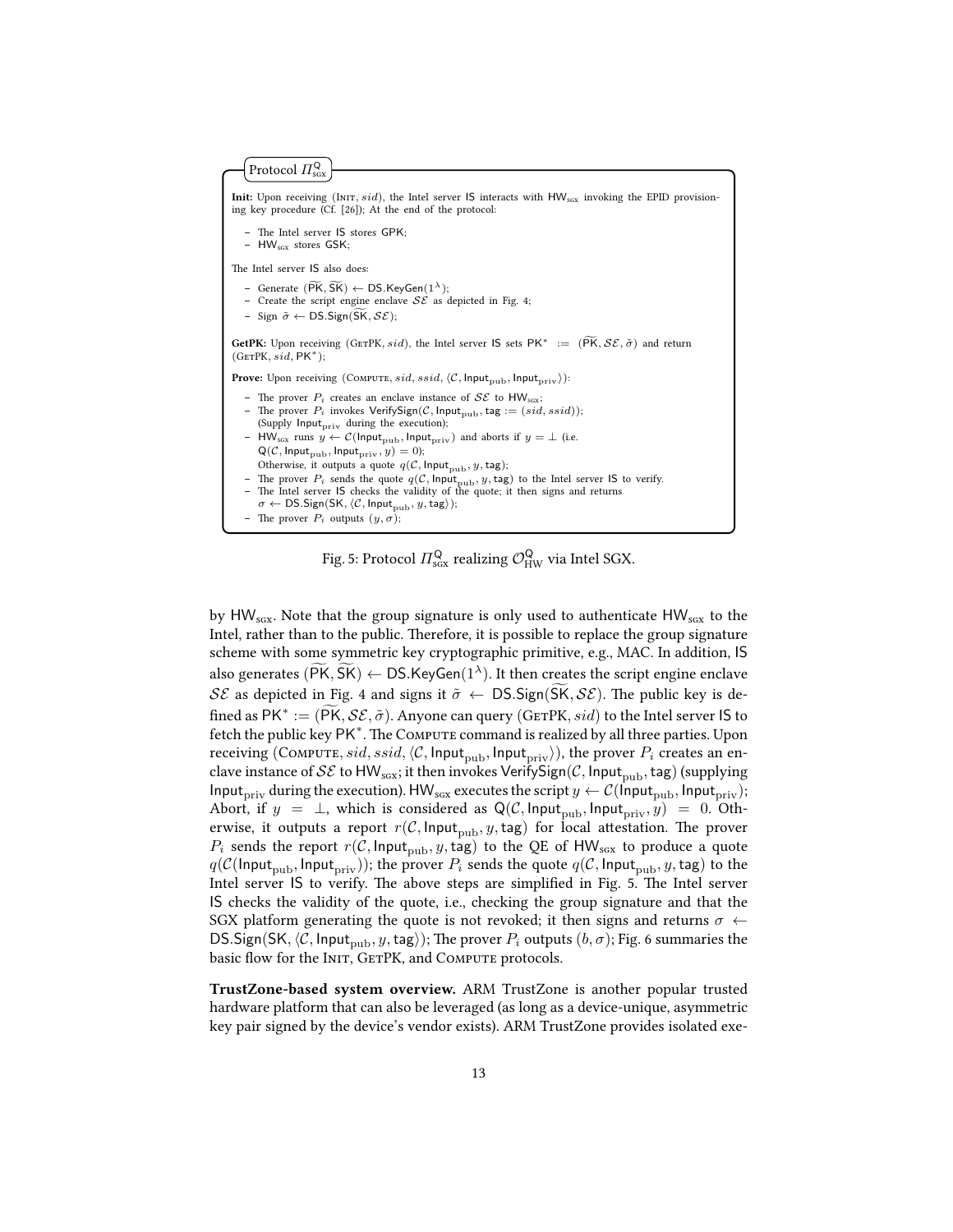

Fig. 6: SGX based trusted hardware instantiation

cution by separating the CPU into two different worlds, i.e., normal world and secure world. The code running inside the normal world cannot directly access the resource inside the secure world. Also only the application inside the secure world can access the protected resource.

Specifically, the device-unique key pair can be used to sign the attention blob that indicates the attestation data originates from the secure world. The attestation data in this case contains  $\langle C, \text{Input}_{\text{pub}}, y, \text{tag}\rangle$ . The signed data will be passed to the attestation server of device vendor (like Intel IAS). If the signature verification passes on the device vendor's attestation server, the prover generates proof.

The Lua script engine design and system architecture is similar to the SGX-based solution. However, it is more efficient, as the attestation data can be verified without interacting with the the attestation server if the verifier already fetched the public key PK from it.

#### 6 Implementation and Evaluations

Our SGX-based prototype is implemented in  $C_{++}$  using the Intel(R) SGX SDK v2.5 for Linux. Our implementation is built on top of [36], and we added OpenSSL lib functions for common cryptographic primitives, such as SHA256, ECDSA, etc. Since system call is not allowed in enclave, we also simulated a simple file system to support the Lua interpreter. The size of the compiled enclave binary is approximately 3.2 MB. In appendix A, we will present more detail on our SGX-based prototype.

Our TrustZone-based prototype is developed on the Hikey 960 development board, which is powered by Huawei Kirin 960 SoC with 4 ARM Cortex-A73 cores and 4 1.8GHz ARM Cortex-A53 cores. There are 4GB DDR4 memory and 32GB UFS flash on our board. In our experiment, we choose OPTEE (v3.6) as the OS in the secure world, which is open source and well maintained. For the normal world OS, we use a Linux distribution, which is developed by Linaro Security Working Group based on Linux kernel v5.1 and able to corporate with OPTEE. Then, we implement a Trusted App (TA) for the secure world, which will be managed by OPTEE. The Client Application (CA) in the normal world can invoke the TA through specific interface. Lua Intrepreter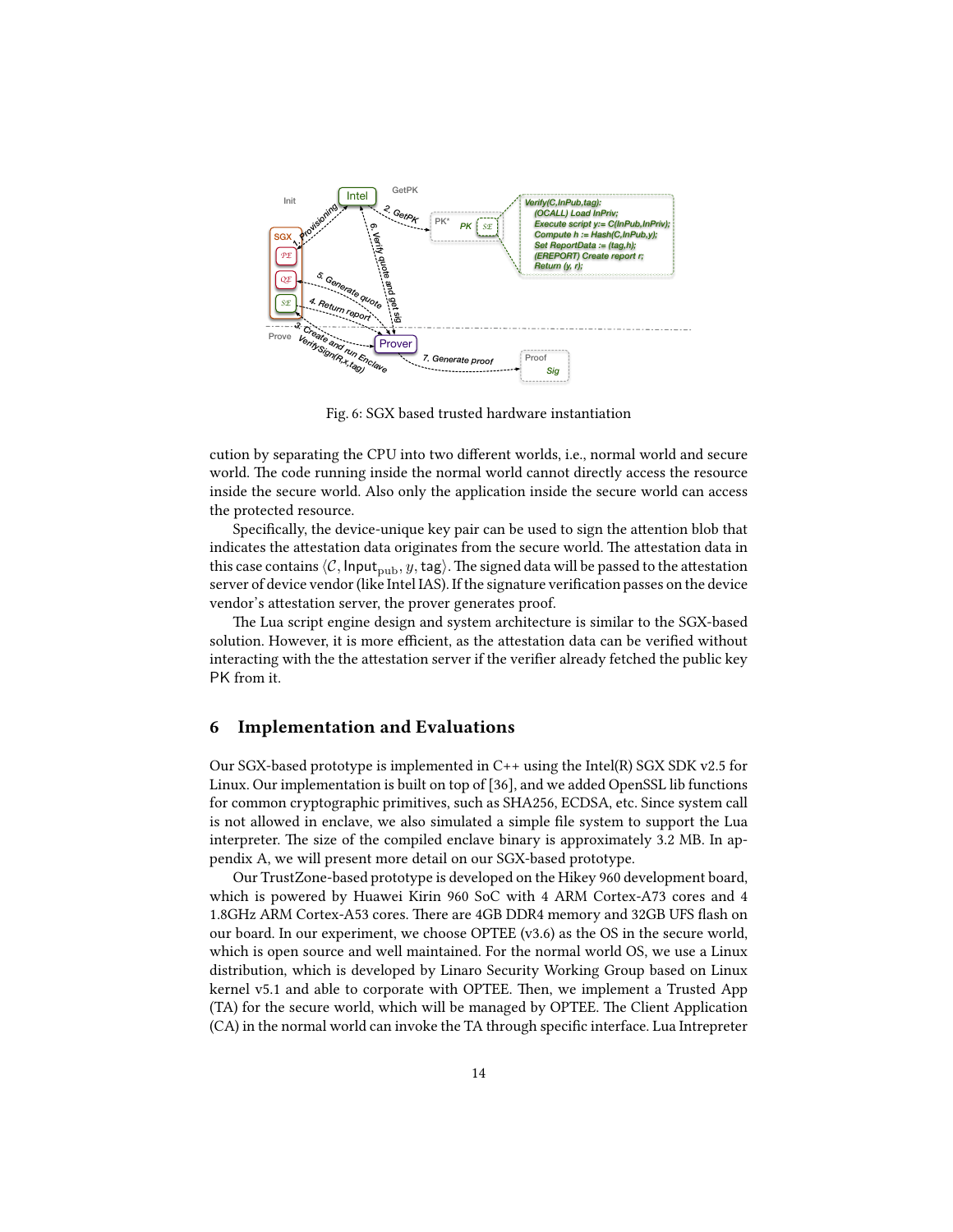$(v5.3.2)$  is adopted and modified. The default secure memory size supported by OPTEE is 16 MB, which restricts the script size. A signing key is stored in the TrustZone for the experiment. The enclave structure and system design is similar to the SGX-based solution, except we adopt ECDSA signature over the  $\secp256k1$  curve. Therefore, the signature/proof size is only 32 Bytes.

Fig. 7a,7b,7c shows the performance comparison of different succinct NIZK proof systems w.r.t. prover's running time, verifier's running time, and proof size, respectively. The complexity is measured by the number of multiplication gates. Our work and BCCGP are 128bit security; libSNARK and SCI are 80-bit security; Ligero and zk-STARK are 60-bit security. Our system is tested on a SGX-equipped processor (i7-8700 @ 3.2GHz and 16GB RAM, single thread) and Hikey 960 TrustZone development board. All the other systems were tested on a server with 32 AMD cores @ 3.2GHz and 512GB RAM, and the data was reported by [3]. For libSNARK, the hollow marks (libSNARK\*) in verifier time and proof size measure only count the post processing phase; while solid marks also count CRS generation time. For our SGX based scheme, the prover's running time includes network time for Intel IAS verification; SGX-A (TZ-A) stands for arithmetic circuit over ring  $\mathbb{Z}_{2^{64}}$ , and SGX-B (TZ-B) stands for Boolean circuit (NAND gates) w.r.t. SGX and TrustZone platforms.

Although our NIZK proof system support RAM model computer program, we implemented circuit evaluation as Lua script to facilitate comparison. We emphasize that the reported time is tested using Lua scripts. If the circuit is written in native C, the performance is approximate 10 times better on both SGX and TrustZone platforms. The complexity is measured by the number of multiplication gates. We provide 'SGX-A' and 'TZ-A' as the benchmark for



Fig. 7: Performance comparison of different succinct NIZKs.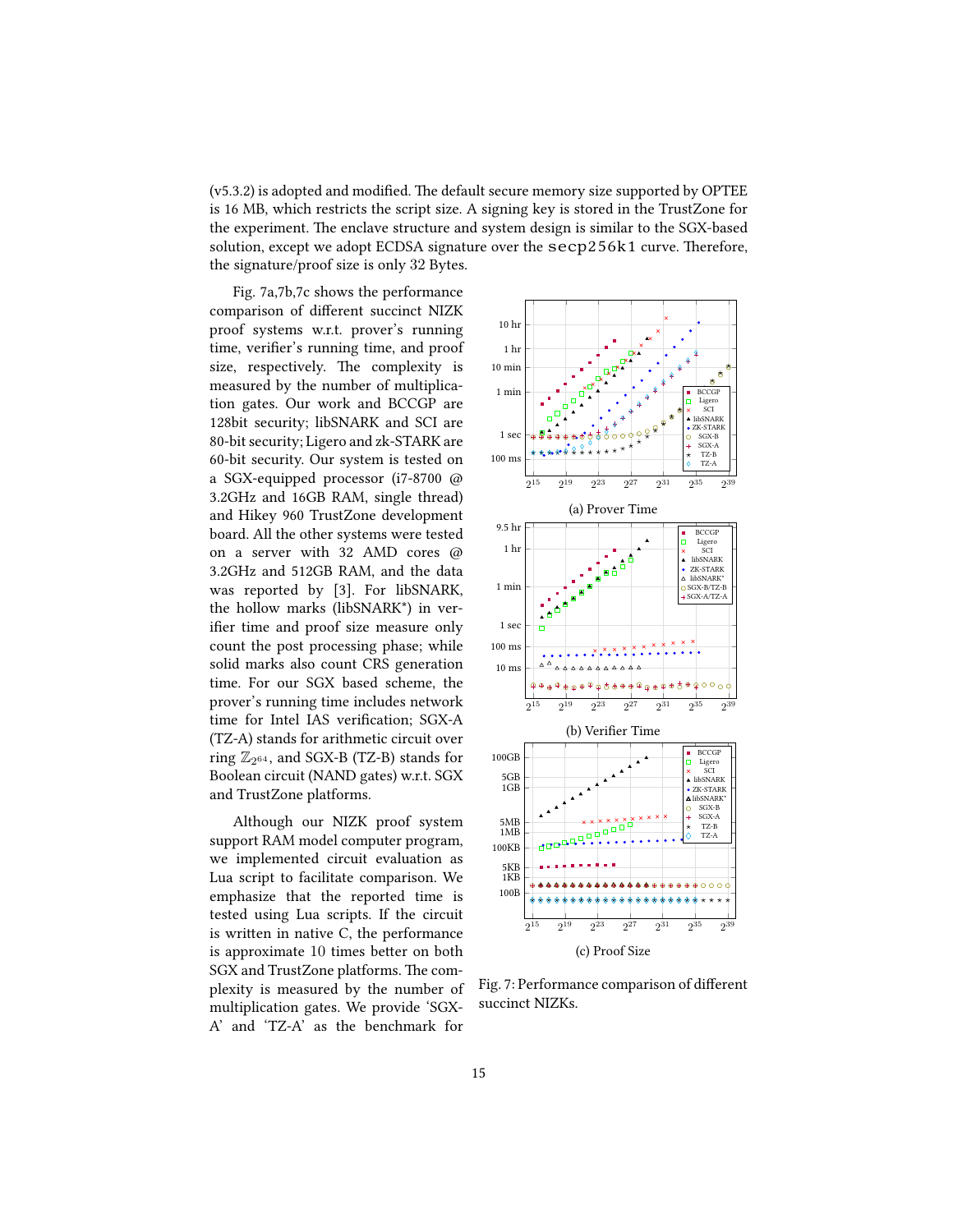arithmetic circuit over ring  $\mathbb{Z}_{2^{64}}$  for SGX and TrustZone, respectively; 'SGX-B' and 'TZ-B' as the benchmark for Boolean circuit, using SIMD to implement NAND gates. The measure of the enclave is assumed to be pre-computed and announce by Intel, so it is not counted into the verifier's running time; moreover, the problem instance consists of the Lua script and its hash; otherwise, the verifier can also compute the hash at a small cost. As shown in [14], SHA256 can be performed at 2.1-3.5GB/s on most platforms.

# 7 Related work

Universal NIZK. Now we briefly describe several different practical approaches for universal NIZK (i.e., can be applied to general computations and languages in NP). We note that our description here are based on a large body of existing results, and unfortunately we cannot cover the entire body research in this line. We mainly compare the performance related properties, including prover scalability, verifier scalability, setup/initialization scalability, and communication scalability. Additionally, we also compare the underlying setup assumptions and computational assumptions. We note that, in the existing approaches, each setup only support one language instance. Meanwhile, our scriptable NIZK can support multiple language instances in a single setup.

There are multiple approaches to scalable NIZK. The *first approach* is based on homomorphic public-key cryptography, by Ishai et al. [24] and Groth [21]. Then Gennaro et. al [16] introduced an extremely efficient instantiation, based on Quadratic Span Programs, which later been implemented in Pinocchio [35]; see also [5, 6, 12, 27]. Note that, this technique has been used in Zcash. We note that, the homomorphic public-key cryptography based approach can be combined with other techniques to improve the performance. For example, Valiant, [42] suggested to reduce prover space consumption via knowledge extraction assumptions; This combined method can inherit most of the properties from the underlying proof system. We note that our scriptable NIZK system is more efficient.

The second approach is based on the hardness of the DLP, originally proposed by Groth [22] and then implemented in [11, 8]. [11] Note that, the communication complexity in the DLP approach is logarithmic. However, the verifier complexity in this approach is not scalable. The third approach is based on efficient Interactive Proofs (IP)  $[20, 37]$ . The line of realizations can be found in  $[44]$  and  $[43]$ . Note that, the verifier in this approach is not scalable. The fourth approach is via the so-called "MPC in the head", originally suggested by Ishai et al. [25] and then implemented in ZKBoo [18], and in Ligero [1]. "MPC in the head" based systems have a non-scalable veri fier; in addition, communication complexity is non-scalable. A recent proposal called STARK [4], attempts to simultaneously minimize proof size and verifier computation. However, their proof sizes are not small.

In  $[30, 23]$ , an updatable and universal reference string is used. The main goals of this approach is to address risks surrounding setups and many other security challenges in practice. It does not improve the efficiency. Another method to achieve universal setup is using universal circuit [41, 28]. In [6, 5], a TinyRAM architecture is used to describe universal computations as simple programs. A universal circuit is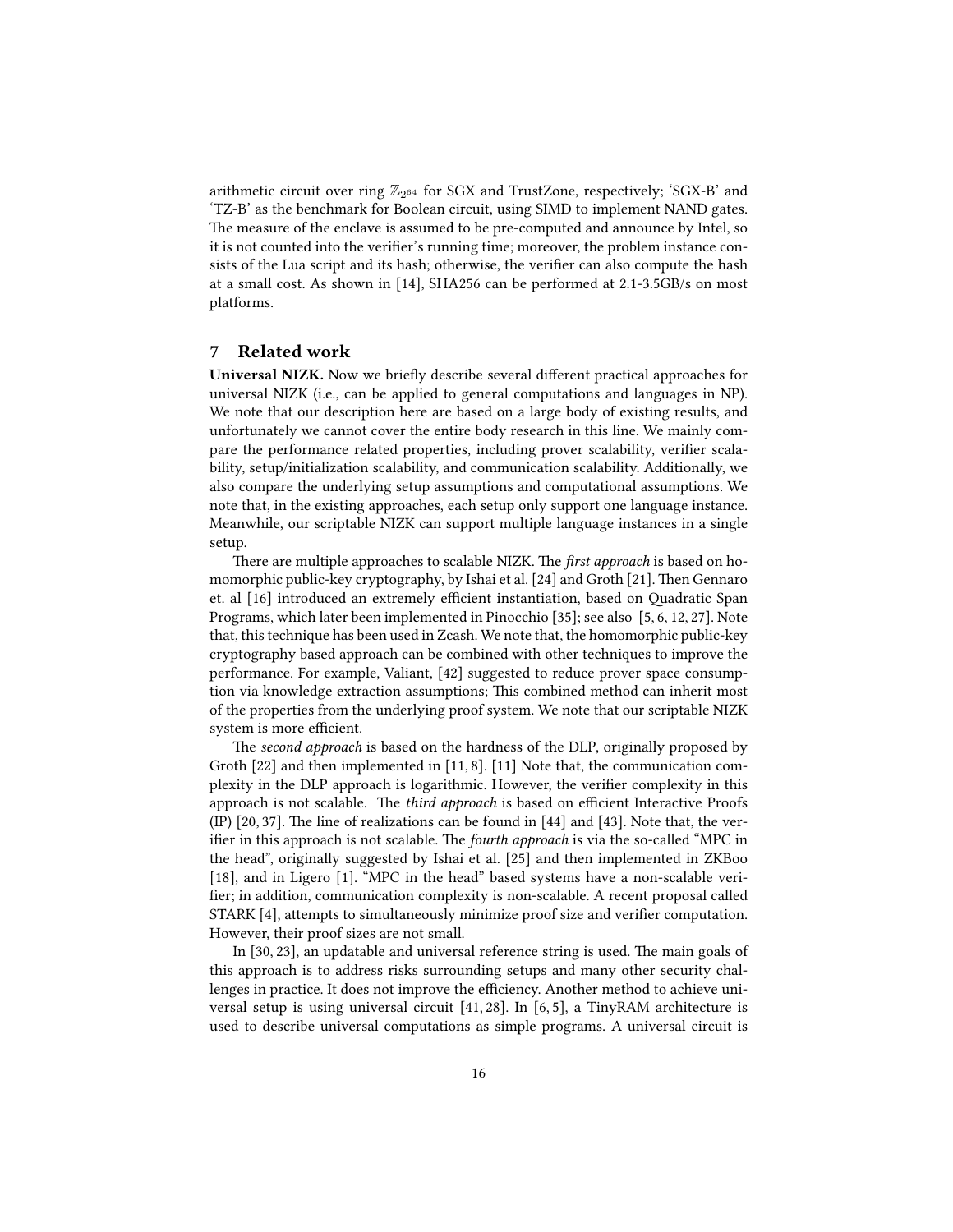built based on a specific universal language (i.e., a set of tuples, where each tuple consists of a TinyRAM program, an input string, and a time-bound to run the program). Unfortunately, this approach incur a large overhead on the prover computation.

Trusted hardware. Many previous works have proposed using trusted hardware to build cryptographic algorithms and systems, including protection of cryptographic keys [31], functional encryption [15], digital rights management [39], map-reduce jobs  $[32, 13]$ , machine learning  $[33]$ , data analytics  $[38]$ , and protecting unmodified Windows applications [2].

# 8 Conclusion

In this work, we introduce a new notion called succinct script NIZK proof system. We formally model this notion in the UC framework. We then propose a generic scriptable NIZK solution based on trusted hardware. We also instantiated our scheme in both Intel SGX and Arm TrustZone. To the best of our knowledge, the proposed succinct scriptable NIZK is better than all the existing succinct NIZK proof systems w.r.t. the prover running time (1000 times faster for Lua script, 10000 times faster for Native C), the verifier's running time (10 times faster), and the proof size (10 times smaller). Most importantly, our NIZK proof system can be readily deployed and used by any developers without the need of cryptographic background.

#### Acknowledgement

Bingsheng Zhang is supported by the Key (Keygrant) Project of Chinese Ministry of Education. (No. 2020KJ010201) and the National Natural Science Foundation of China (Grant No. 62072401). Hong-Sheng Zhou and Phuc Thai are supported by NSF grant CNS-1801470, a Google Faculty Research Award and a research gift from Ergo Platform. Yajin Zhou and Kui Ren are also supported by the Open Project Program of Key Laboratory of Blockchain and Cyberspace Governance of Zhejiang Province. Yajin Zhou is the corresponding author.

# References

- 1. Scott Ames, Carmit Hazay, Yuval Ishai, and Muthuramakrishnan Venkitasubramaniam. Ligero: Lightweight sublinear arguments without a trusted setup. ACM CCS 2017, pages 2087–2104.
- 2. Andrew Baumann, Marcus Peinado, and Galen Hunt. Shielding applications from an untrusted cloud with haven. ACM Transactions on Computer Systems (TOCS), 33(3):8, 2015.
- 3. Eli Ben-Sasson, Iddo Bentov, Yinon Horesh, and Michael Riabzev. Scalable, transparent, and post-quantum secure computational integrity. Cryptology ePrint Archive, Report 2018/046, 2018. https://eprint.iacr.org/2018/046.
- 4. Eli Ben-Sasson, Iddo Bentov, Yinon Horesh, and Michael Riabzev. Scalable, transparent, and post-quantum secure computational integrity. Cryptology ePrint Archive, Report 2018/046, 2018. https://eprint.iacr.org/2018/046.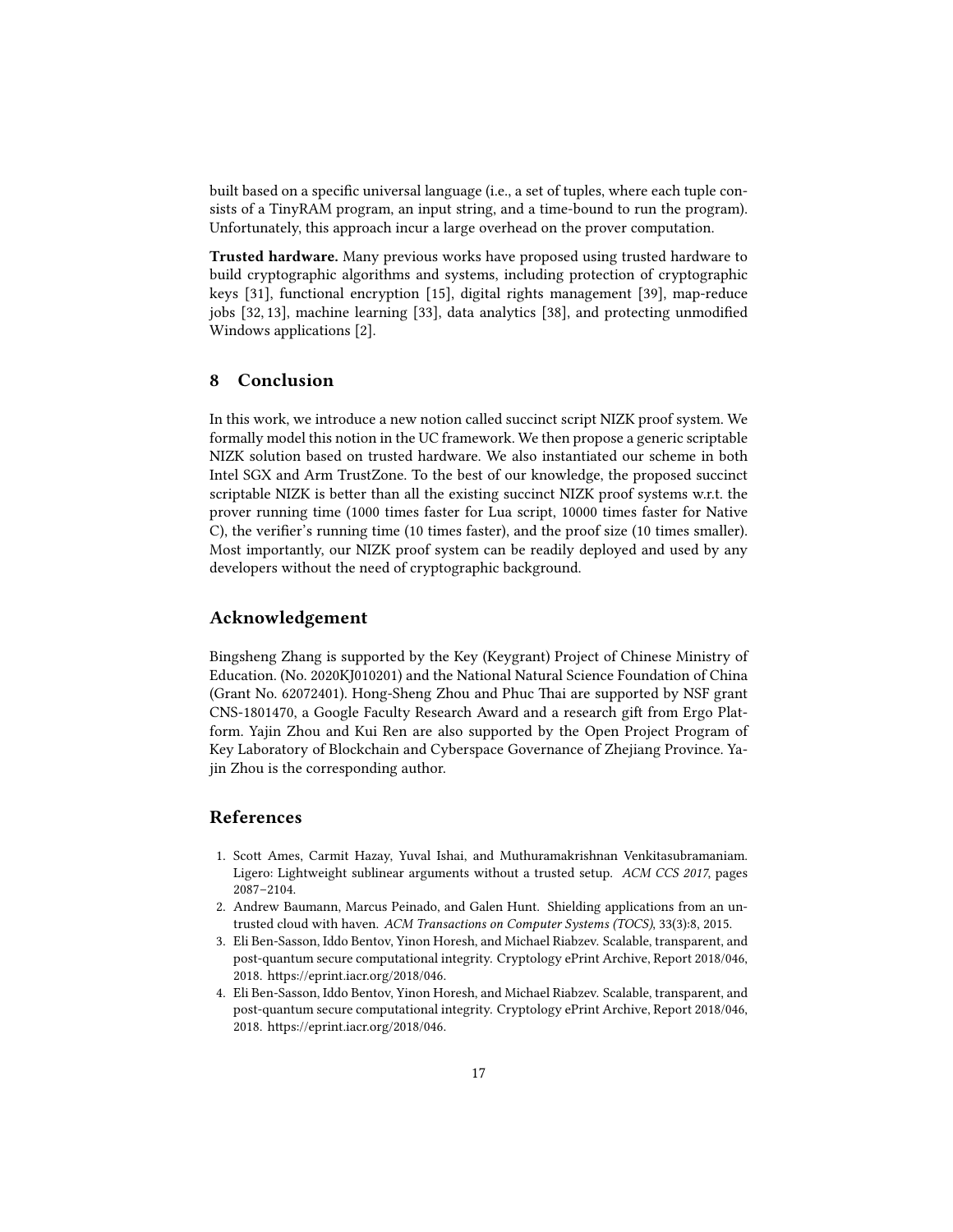- 5. Eli Ben-Sasson, Alessandro Chiesa, Daniel Genkin, Eran Tromer, and Madars Virza. SNARKs for C: Verifying program executions succinctly and in zero knowledge. CRYPTO 2013, Part II, volume 8043 of LNCS, pages 90–108.
- 6. Eli Ben-Sasson, Alessandro Chiesa, Eran Tromer, and Madars Virza. Succinct noninteractive zero knowledge for a von neumann architecture. USENIX Security 2014, pages 781–796.
- 7. Manuel Blum, Paul Feldman, and Silvio Micali. Non-interactive zero-knowledge and its applications (extended abstract). In 20th ACM STOC, pages 103–112.
- 8. Jonathan Bootle, Andrea Cerulli, Pyrros Chaidos, Jens Groth, and Christophe Petit. Efficient zero-knowledge arguments for arithmetic circuits in the discrete log setting. EURO-CRYPT 2016, Part II, volume 9666 of LNCS, pages 327–357.
- 9. E. Brickell and J. Li. Enhanced privacy id from bilinear pairing for hardware authentication and attestation. In 2010 IEEE Second International Conference on Social Computing, pages 768–775.
- 10. Jo Van Bulck, Marina Minkin, Ofir Weisse, Daniel Genkin, Baris Kasikci, Frank Piessens, Mark Silberstein, Thomas F. Wenisch, Yuval Yarom, and Raoul Strackx. Foreshadow: Extracting the keys to the intel sgx kingdom with transient out-of-order execution. In USENIX Security Symposium, 2018.
- 11. Benedikt Bünz, Jonathan Bootle, Dan Boneh, Andrew Poelstra, Pieter Wuille, and Greg Maxwell. Bulletproofs: Short proofs for confidential transactions and more. In 2018 IEEE Symposium on Security and Privacy, pages 315–334.
- 12. George Danezis, Cedric Fournet, Jens Groth, and Markulf Kohlweiss. Square span programs ´ with applications to succinct NIZK arguments. In Palash Sarkar and Tetsu Iwata, editors, ASIACRYPT 2014, Part I, volume 8873 of LNCS, pages 532–550.
- 13. Tien Tuan Anh Dinh, Prateek Saxena, Ee-Chien Chang, Beng Chin Ooi, and Chunwang Zhang. M2R: Enabling stronger privacy in MapReduce computation. USENIX Security 2015, pages 447–462.
- 14. ECRYPT. ebacs: Ecrypt benchmarking of cryptographic systems. https://bench.cr.yp.to/ results-hash.html, 2018. Last accessed: 2019-05-11.
- 15. Ben Fisch, Dhinakaran Vinayagamurthy, Dan Boneh, and Sergey Gorbunov. IRON: Functional encryption using intel SGX. ACM CCS 2017, pages 765–782.
- 16. Rosario Gennaro, Craig Gentry, Bryan Parno, and Mariana Raykova. Quadratic span programs and succinct NIZKs without PCPs. EUROCRYPT 2013, volume 7881 of LNCS, pages 626–645.
- 17. Craig Gentry and Daniel Wichs. Separating succinct non-interactive arguments from all falsifiable assumptions. 43rd ACM STOC, pages 99-108.
- 18. Irene Giacomelli, Jesper Madsen, and Claudio Orlandi. ZKBoo: Faster zero-knowledge for boolean circuits. Cryptology ePrint Archive, Report 2016/163, 2016. http://eprint.iacr.org/ 2016/163.
- 19. Oded Goldreich and Yair Oren. Definitions and properties of zero-knowledge proof systems. Journal of Cryptology, 7(1):1–32, December 1994.
- 20. Shafi Goldwasser, Yael Tauman Kalai, and Guy N. Rothblum. Delegating computation: interactive proofs for muggles. 40th ACM STOC, pages 113–122.
- 21. Jens Groth. Fully anonymous group signatures without random oracles. ASIACRYPT 2007, volume 4833 of LNCS, pages 164–180.
- 22. Jens Groth. Efficient zero-knowledge arguments from two-tiered homomorphic commitments. ASIACRYPT 2011, volume 7073 of LNCS, pages 431–448.
- 23. Jens Groth, Markulf Kohlweiss, Mary Maller, Sarah Meiklejohn, and Ian Miers. Updatable and universal common reference strings with applications to zk-SNARKs. CRYPTO 2018, Part III, volume 10993 of LNCS, pages 698-728.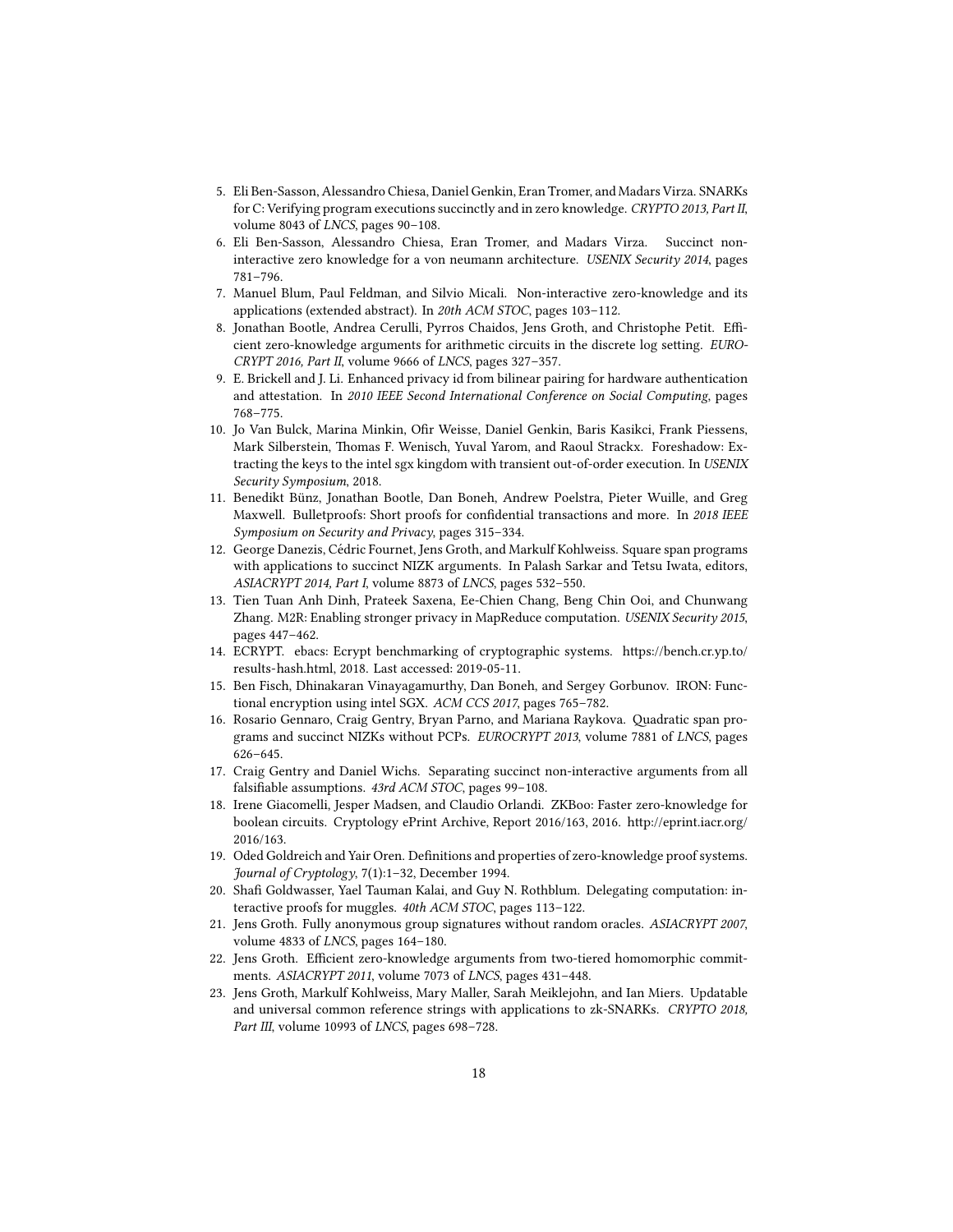- 24. Y. Ishai, E. Kushilevitz, and R. Ostrovsky. Efficient arguments without short pcps. In Twenty-Second Annual IEEE Conference on Computational Complexity (CCC'07), pages 278–291, June 2007.
- 25. Yuval Ishai, Eyal Kushilevitz, Rafail Ostrovsky, and Amit Sahai. Zero-knowledge from secure multiparty computation. 39th ACM STOC, pages 21–30.
- 26. Simon P Johnson, Vincent R Scarlata, Carlos V Rozas, Ernie Brickell, and Frank McKeen. Intel sgx: Epid provisioning and attestation services. Intel, 2016.
- 27. SCIPR Lab. libsnark: a c++ library for zksnark proofs, 2019.
- 28. Helger Lipmaa, Payman Mohassel, and Saeed Sadeghian. Valiant's universal circuit: Improvements, implementation, and applications. Cryptology ePrint Archive, Report 2016/017, 2016. https://eprint.iacr.org/2016/017.
- 29. Moritz Lipp, Daniel Gruss, Raphael Spreitzer, Clémentine Maurice, and Stefan Mangard. ARMageddon: Cache attacks on mobile devices. USENIX Security 2016, pages 549-564.
- 30. Mary Maller, Sean Bowe, Markulf Kohlweiss, and Sarah Meiklejohn. Sonic: Zero-knowledge snarks from linear-size universal and updateable structured reference strings. IACR Cryptology ePrint Archive, 2019:99, 2019.
- 31. Jonathan M McCune, Bryan J Parno, Adrian Perrig, Michael K Reiter, and Hiroshi Isozaki. Flicker: An execution infrastructure for tcb minimization. In ACM SIGOPS Operating Systems Review, volume 42, pages 315–328. ACM, 2008.
- 32. Olga Ohrimenko, Manuel Costa, Cedric Fournet, Christos Gkantsidis, Markulf Kohlweiss, ´ and Divya Sharma. Observing and preventing leakage in MapReduce. ACM CCS 2015, pages 1570–1581.
- 33. Olga Ohrimenko, Felix Schuster, Cedric Fournet, Aastha Mehta, Sebastian Nowozin, Kapil ´ Vaswani, and Manuel Costa. Oblivious multi-party machine learning on trusted processors. USENIX Security 2016, pages 619–636.
- 34. B. Parno, J. Howell, C. Gentry, and M. Raykova. Pinocchio: Nearly practical verifiable computation. In 2013 IEEE Symposium on Security and Privacy, pages 238–252,
- 35. Bryan Parno, Jon Howell, Craig Gentry, and Mariana Raykova. Pinocchio: Nearly practical verifiable computation. In 2013 IEEE Symposium on Security and Privacy, pages 238-252.
- 36. Rafael Pires, Daniel Gavril, Pascal Felber, Emanuel Onica, and Marcelo Pasin. A lightweight mapreduce framework for secure processing with sgx. In Proceedings of the 17th IEEE/ACM International Symposium on Cluster, Cloud and Grid Computing, CCGrid '17, pages 1100– 1107.
- 37. Omer Reingold, Guy N. Rothblum, and Ron D. Rothblum. Constant-round interactive proofs for delegating computation. 48th ACM STOC, pages 49–62.
- 38. Felix Schuster, Manuel Costa, Cedric Fournet, Christos Gkantsidis, Marcus Peinado, Gloria ´ Mainar-Ruiz, and Mark Russinovich. VC3: Trustworthy data analytics in the cloud using SGX. In 2015 IEEE Symposium on Security and Privacy, pages 38–54.
- 39. G Edward Suh, Dwaine Clarke, Blaise Gassend, Marten Van Dijk, and Srinivas Devadas. Aegis: architecture for tamper-evident and tamper-resistant processing. In ACM International Conference on Supercomputing 25th Anniversary Volume, pages 357–368. ACM, 2014.
- 40. F. Tramer, F. Zhang, H. Lin, J. Hubaux, A. Juels, and E. Shi. Sealed-glass proofs: Using transparent enclaves to prove and sell knowledge. In Euro S&P 2017, pages 19–34, 2017.
- 41. Leslie G. Valiant. Universal circuits (preliminary report). In Proceedings of the Eighth Annual ACM Symposium on Theory of Computing, STOC '76, pages 196-203.
- 42. Paul Valiant. Incrementally verifiable computation or proofs of knowledge imply time/space efficiency. TCC 2008, volume 4948 of LNCS, pages 1-18.
- 43. Riad S. Wahby, Ioanna Tzialla, abhi shelat, Justin Thaler, and Michael Walfish. Doublyefficient zkSNARKs without trusted setup. In 2018 IEEE Symposium on Security and Privacy, pages 926–943.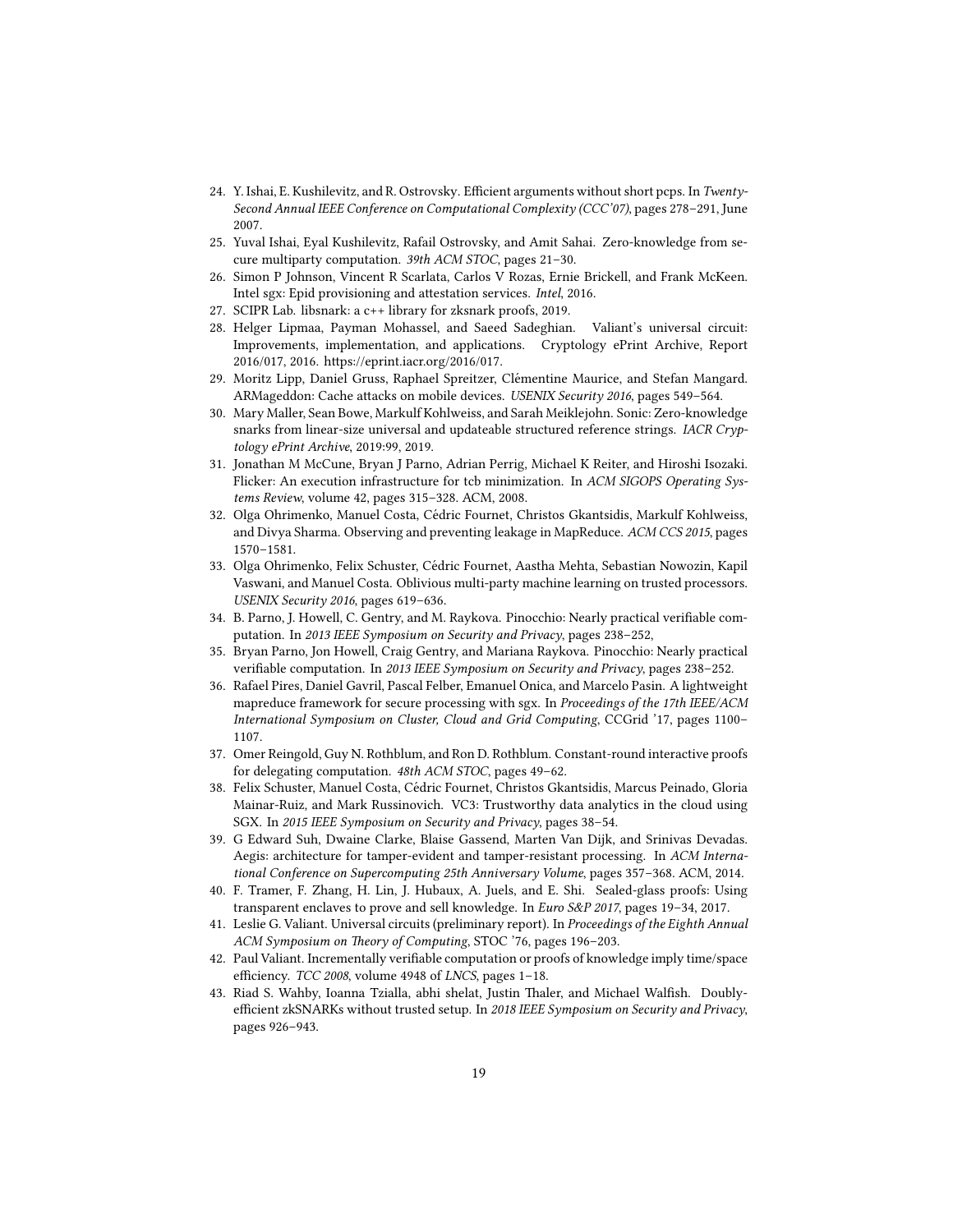44. Yupeng Zhang, Daniel Genkin, Jonathan Katz, Dimitrios Papadopoulos, and Charalampos Papamanthou. vSQL: Verifying arbitrary SQL queries over dynamic outsourced databases. In 2017 IEEE Symposium on Security and Privacy, pages 863–880.

# A SGX implementation

As we mentioned in Section 6, our SGX-based prototype is implemented in C++ using the Intel(R) SGX SDK v2.5 for Linux. Our implementation is built on top of [36], and we added OpenSSL lib functions for common cryptographic primitives, such as SHA256, ECDSA, etc. Since system call is not allowed in enclave, we also simulated a simple file system to support the Lua interpreter. The size of the compiled enclave binary is approximately 3.2 MB.

Up on execution, the prover first creates an instance of the Lua script engine enclave in the SGX and transfers the target information of QE into the Lua script engine enclave, which will be used later to generate the report for QE. The prover then produces his proof by calling specific function interface of the enclave, VerifySign, taking the script  $C$  and the public input Input<sub>pub</sub> as the arguments of the function. In our prototype, the script  $\mathcal C$  and statement Input<sub>pub</sub> are pre-loaded into the simulated filesystem. After loading Input<sub>priv</sub> from the prover and putting it into the simulated filesystem, the enclave invokes the Lua interpreter to process the script  $y \leftarrow \mathcal{C}(\mathsf{Input}_{\text{pub}}, \mathsf{Input}_{\text{priv}})$ , where the script can access the statement and witness through Lua file operations. Note that Lua heap size need to be predefined while compiling the Lua script engine enclave, such as 32 MB, which restrict the class of script it can support.

After the script execution, the enclave hashes  $h := \mathsf{hash}(\mathcal{C}, \mathsf{Input}_{\text{pub}}, \mathsf{Input}_{\text{priv}})$ and then put  $(\textsf{tag}, h)$  in to the REPORTDATA field of the report structure, and generate the report  $r(\text{tag}, h)$  for QE to sign. The prover will then fetch the report  $r(\text{tag}, h)$ and send it together with signature revocation list (which can be obtained from the Intel IAS and SPID (which is assigned by the Intel IAS when user registers to the Intel IAS) to the QE. The QE will verify the report using its report key and compute an non-revoked proof for the signature revocation list, generating a quote consisting of the ReportBody field of the report, the non-revoke proof and some other necessary information. The prover then will send the quote to the Intel IAS server for attestation verification report.

Reducing proof size. Naively, the prover can send the entire signed attestation verification report as the NIZK proof. The proof size is 731 Bytes (IAS report size)  $+256$ Bytes (the signature size). To reduce proof size, we observe that Intel's signature is signed on top of the hash of the attestation verification report, so the prover does not need to give the entire report as a part of the proof as far as the verifier can reproduce the hash of the report. However, the verifier is interested in some field of in the isvEnclaveQuoteBody, such as REPORTDATA. Notice that SHA256 uses Merkle-Damgard structure, i.e., the final hash digest is calculated by iteratively calling a compression function over trunks of the signing document. Therefore, the prover can give the partial hash digest of the first part of the signing report, including ID, timestamp,